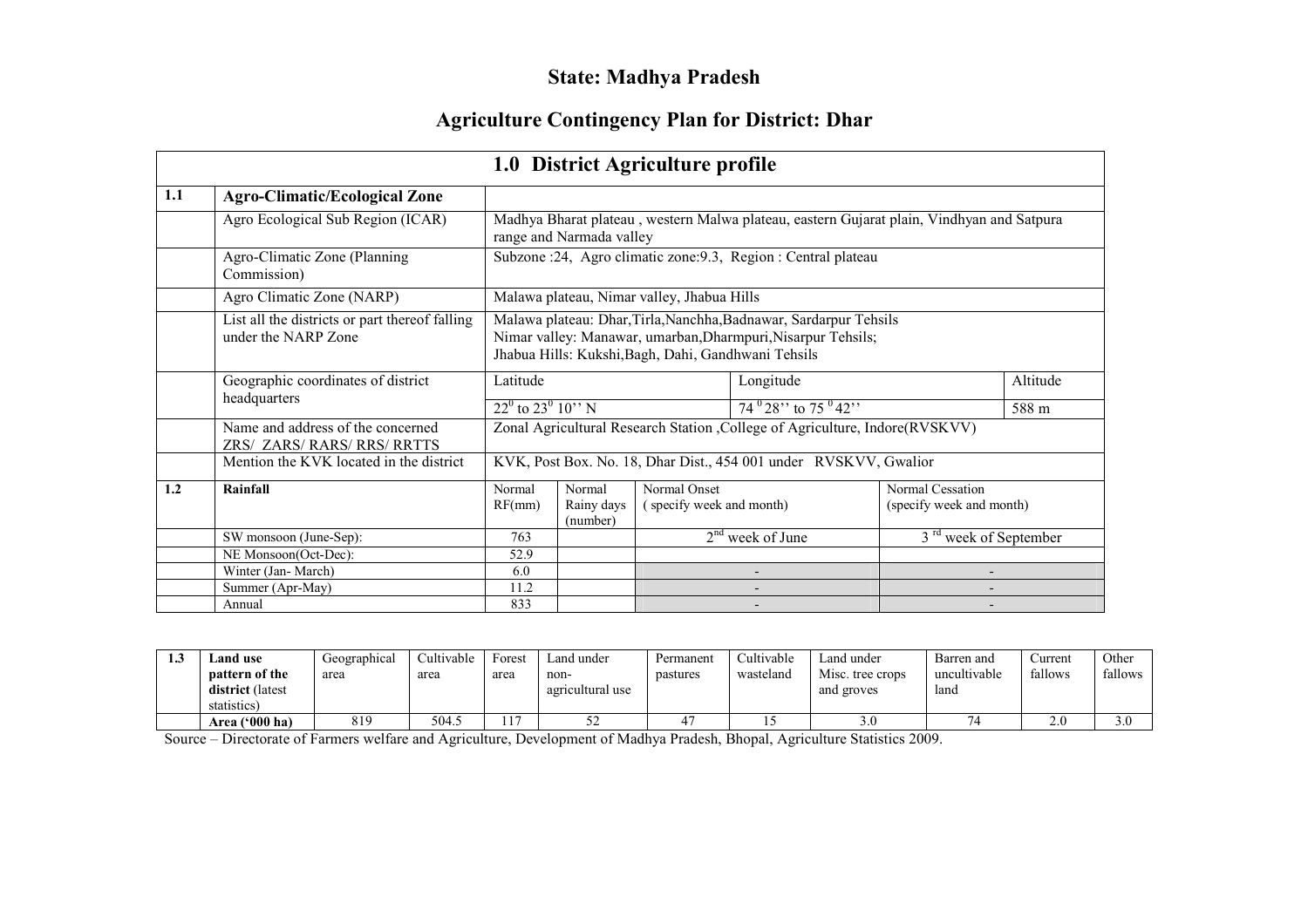| Major Soils (common names like red | Area $('000 ha)$ | Percent (%) of total |
|------------------------------------|------------------|----------------------|
| sandy loam deep soils (etc.,) $*$  |                  |                      |
| 1. Deep soil                       | 352.20           | 43.29                |
| 2. Medium deep soil                | 173.60           | 21.38                |
| 3. Shallow soil                    | 287.80           | 35.33                |

3. Shallow soil 287.80 35.33 \* mention colour, depth and texture (heavy, light, sandy, loamy, clayey etc) and give vernacular name, if any, in brackets

| 1.5 | <b>Agricultural land use</b> | Area ('000 ha) | Cropping intensity $\%$ |
|-----|------------------------------|----------------|-------------------------|
|     | Net sown area                | 504.5          |                         |
|     | Area sown more than once     | 239.4          |                         |
|     | Gross cropped area           | 743.9          |                         |

| 1.6 | <b>Irrigation</b>                                                                                     |                |                | Area ('000 ha)                                     |
|-----|-------------------------------------------------------------------------------------------------------|----------------|----------------|----------------------------------------------------|
|     | Net irrigated area                                                                                    |                |                | 281.9                                              |
|     | Gross irrigated area                                                                                  |                |                | 281.9                                              |
|     | Rainfed area                                                                                          |                |                | 222.6                                              |
|     | <b>Sources of Irrigation</b>                                                                          | Number         | Area ('000 ha) | Percentage of total irrigated area                 |
|     | Canals                                                                                                | 74             | 13.3           | 4.72                                               |
|     | Tanks                                                                                                 | 471            | 12.0           | 4.25                                               |
|     | Open wells                                                                                            | 52034          | 82.1           | 29.1                                               |
|     | Bore wells                                                                                            | 34185          | 122.7          | 43.5                                               |
|     | Lift irrigation schemes                                                                               | 03 Not viable  | $\blacksquare$ | $- -$                                              |
|     | Micro-irrigation                                                                                      |                | 0.142          | 0.05                                               |
|     | Other sources (please specify): Reservoirs                                                            | 176            | 51.8           | 18.4                                               |
|     | Total Irrigated Area                                                                                  |                | 281.9          |                                                    |
|     | Pump sets                                                                                             | 69103          |                |                                                    |
|     | No. of Tractors                                                                                       | 7516           |                |                                                    |
|     | Groundwater availability and use* (Data                                                               | No. of blocks/ | $(\%)$ area    | Quality of water (specify the problem such as high |
|     | source: State/Central Ground water                                                                    | Tehsils        |                | levels of arsenic, fluoride, saline etc)           |
|     | <b>Department /Board)</b>                                                                             |                |                |                                                    |
|     | Over exploited                                                                                        |                |                |                                                    |
|     | Critical                                                                                              |                | 100%           |                                                    |
|     | Semi-critical                                                                                         |                |                |                                                    |
|     | Safe                                                                                                  |                |                |                                                    |
|     | Wastewater availability and use                                                                       |                |                |                                                    |
|     | Ground water quality                                                                                  |                |                |                                                    |
|     | *over-exploited: groundwater utilization > 100%; critical: 90-100%; semi-critical: 70-90%; safe: <70% |                |                |                                                    |
|     | Source: Commissioner land records, M.P. Gwalior.                                                      |                |                |                                                    |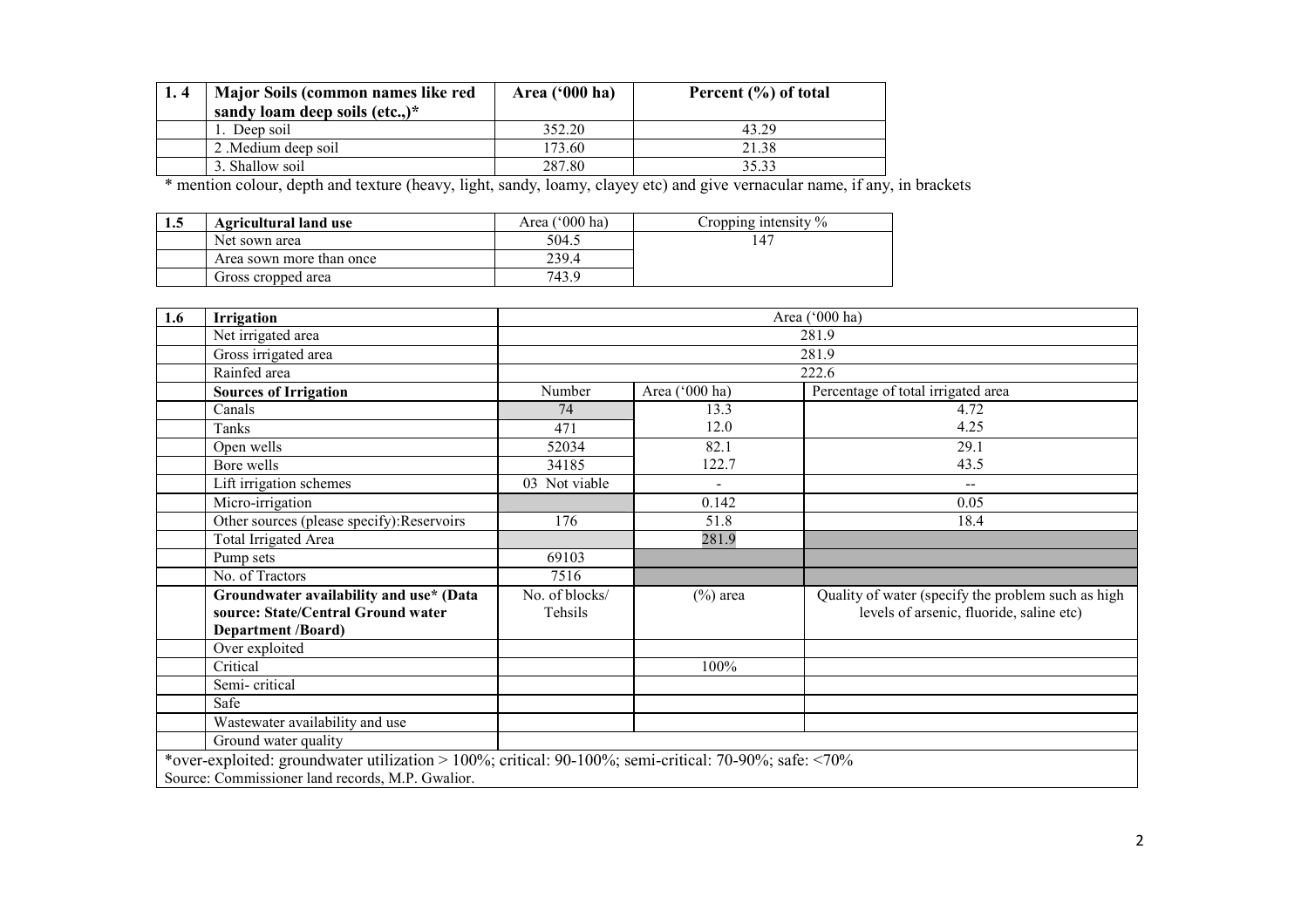| $\overline{1.7}$ | S.No.                   | Major field crops cultivated           | Area ('000 ha) |               |                   |           |         |              |               |                   |  |
|------------------|-------------------------|----------------------------------------|----------------|---------------|-------------------|-----------|---------|--------------|---------------|-------------------|--|
|                  |                         |                                        |                | <b>Kharif</b> |                   |           | Rabi    |              |               |                   |  |
|                  |                         |                                        | Irrigated      | Rainfed       | <b>Total</b>      | Irrigated | Rainfed | <b>Total</b> | <b>Summer</b> | Grand total       |  |
|                  | $\mathbf{1}$            | Soybean                                |                | 250.3         | 250.3             |           |         |              |               | 250.3             |  |
|                  | $\overline{2}$          | Cotton                                 |                | 116.7         | 116.7             |           |         |              |               | 116.7             |  |
|                  | $\overline{\mathbf{3}}$ | Maize                                  |                | 59.0          | $\overline{59.0}$ |           |         |              |               | $\overline{59.0}$ |  |
|                  | $\overline{4}$          | Wheat                                  |                |               |                   | 216.3     |         | 216.3        |               | 216.3             |  |
|                  | $\overline{5}$          | Chickpea                               |                |               |                   |           |         | 40.9         |               | 40.9              |  |
| Others (specify) |                         |                                        |                |               |                   |           |         |              |               |                   |  |
|                  |                         | <b>Horticulture crops - Fruits</b>     |                |               |                   |           |         |              |               |                   |  |
|                  |                         | Mango                                  |                |               |                   |           |         |              |               | 0.029             |  |
|                  |                         | Guava                                  |                |               |                   |           |         |              |               | 0.152             |  |
|                  |                         | Orange                                 |                |               |                   |           |         |              |               | 0.032             |  |
|                  |                         | Banana                                 |                |               |                   |           |         |              |               | 0.432             |  |
|                  |                         | <b>Horticulture crops - Vegetables</b> |                |               |                   |           |         |              |               |                   |  |
|                  |                         | Potato                                 |                |               |                   |           |         |              |               | 1.900             |  |
|                  |                         | Onion                                  |                |               |                   |           |         |              |               | 1.332             |  |
|                  |                         | Tomato                                 |                |               |                   |           |         |              |               | 1.519             |  |
|                  |                         | <b>Horticulture crops - Spices</b>     |                |               |                   |           |         |              |               |                   |  |
|                  |                         | Ginger                                 |                |               |                   |           |         |              |               | 0.151             |  |
|                  |                         | Chilies                                |                |               |                   |           |         |              |               | 8.339             |  |
|                  |                         | Garlic                                 |                |               |                   |           |         |              |               | 2.971             |  |
|                  |                         | Coriander                              |                |               |                   |           |         |              |               | 0.162             |  |
|                  |                         | Fenugreek                              |                |               |                   |           |         |              |               |                   |  |
|                  |                         | <b>Medicinal and Aromatic crops</b>    |                |               |                   |           |         |              |               |                   |  |
|                  |                         | <b>Medicinal</b>                       |                |               |                   |           |         |              |               |                   |  |
|                  |                         | <b>Flower crops</b>                    |                |               |                   |           |         |              |               |                   |  |
|                  |                         | Marigold                               |                |               |                   |           |         |              |               | 0.034             |  |
|                  |                         | <b>Plantation crops</b>                |                |               |                   |           |         |              |               |                   |  |
|                  |                         |                                        |                |               |                   |           |         |              |               |                   |  |
| Others (Specify) |                         | Eg., industrial pulpwood crops etc.    |                |               |                   |           |         |              |               |                   |  |
|                  |                         | <b>Fodder crops</b>                    |                |               |                   |           |         |              |               |                   |  |
|                  | $\mathbf{1}$            |                                        |                |               |                   |           |         |              |               |                   |  |
|                  |                         | Total fodder crop area                 |                |               |                   |           |         |              |               |                   |  |
|                  |                         | <b>Grazing land</b>                    |                |               |                   |           |         |              |               |                   |  |
|                  |                         | Sericulture etc                        |                |               |                   |           |         |              |               |                   |  |
|                  |                         | Others (specify)                       |                |               |                   |           |         |              |               |                   |  |

1.7 Area under major field crops & horticulture (as per latest figures) (2007-08)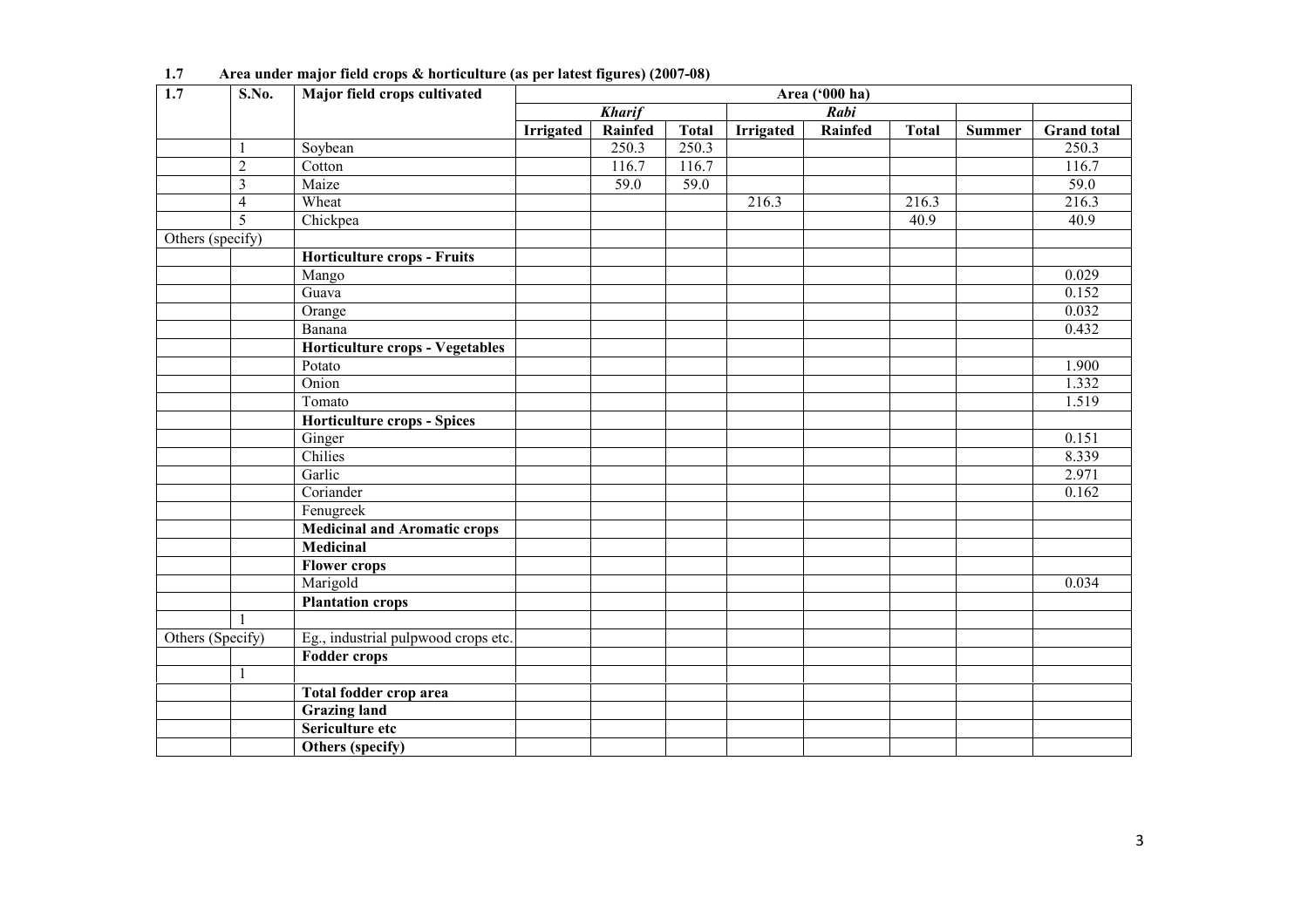| 1.8  | Livestock                                                        |           | <b>Male ('000)</b>     |                        | Female $(^{000})$        |             | Young Stock (000)<br><b>Total ('000)</b> |                           |                               |  |
|------|------------------------------------------------------------------|-----------|------------------------|------------------------|--------------------------|-------------|------------------------------------------|---------------------------|-------------------------------|--|
|      | Non descriptive Cattle (local low yielding)                      |           | 227.3                  |                        | 104.3                    |             | 141.5                                    |                           |                               |  |
|      | Crossbred cattle                                                 |           |                        |                        |                          |             |                                          |                           |                               |  |
|      | Non descriptive Buffaloes (local low yielding)                   |           | 2.3                    |                        | 94.3                     |             | 83.1                                     |                           | 179.7                         |  |
|      | <b>Graded Buffaloes</b>                                          |           |                        |                        |                          |             |                                          |                           |                               |  |
|      | Goat                                                             |           |                        |                        |                          |             |                                          |                           | 325.1                         |  |
|      | Sheep                                                            |           |                        |                        |                          |             |                                          |                           | 8.8                           |  |
|      | Others (Camel, Pig, Yak etc.)<br>Commercial dairy farms (Number) |           |                        |                        |                          |             |                                          |                           | 4.9                           |  |
|      |                                                                  |           |                        |                        |                          |             |                                          |                           |                               |  |
| 1.9  | Poultry<br>Commercial                                            |           | No. of farms           |                        |                          |             | Total No. of birds ('000)                |                           |                               |  |
|      |                                                                  |           |                        |                        |                          |             |                                          |                           |                               |  |
|      | Backyard                                                         |           |                        |                        |                          |             |                                          |                           |                               |  |
| 1.10 | Fisheries (Data source: Chief Planning Officer)                  |           |                        |                        |                          |             |                                          |                           |                               |  |
|      | A. Capture                                                       |           |                        |                        |                          |             |                                          |                           |                               |  |
|      | i) Marine (Data Source:                                          | No. of    | <b>Boats</b>           |                        |                          | <b>Nets</b> |                                          | <b>Storage facilities</b> |                               |  |
|      | <b>Fisheries Department)</b>                                     | fishermen | Mechanized             | Non-                   | Mechanized               |             | Non-mechanized                           |                           | (Ice plants etc.)             |  |
|      |                                                                  |           |                        | mechanized             | (Trawl nets, Gill        |             | (Shore Seines, Stake                     |                           |                               |  |
|      |                                                                  |           |                        |                        | nets)                    |             | & trap nets)                             |                           |                               |  |
|      | ii) Inland (Data Source:                                         |           |                        |                        |                          |             |                                          |                           |                               |  |
|      | Fisheries Department)                                            |           | No. Farmer owned ponds |                        | <b>No. of Reservoirs</b> |             |                                          |                           | No. of village tanks          |  |
|      |                                                                  |           |                        |                        |                          |             |                                          |                           |                               |  |
|      | <b>B.</b> Culture                                                |           |                        |                        |                          |             |                                          |                           |                               |  |
|      |                                                                  |           |                        | Water Spread Area (ha) |                          |             | Yield (t/ha)                             |                           | <b>Production ('000 tons)</b> |  |
|      | i) Brackish water (Data Source: MPEDA/Fisheries Department)      |           |                        |                        |                          |             |                                          |                           |                               |  |
|      | ii) Fresh water (Data Source: Fisheries Department)              |           |                        |                        |                          |             |                                          |                           |                               |  |
|      | <b>Others</b>                                                    |           |                        |                        |                          |             |                                          |                           |                               |  |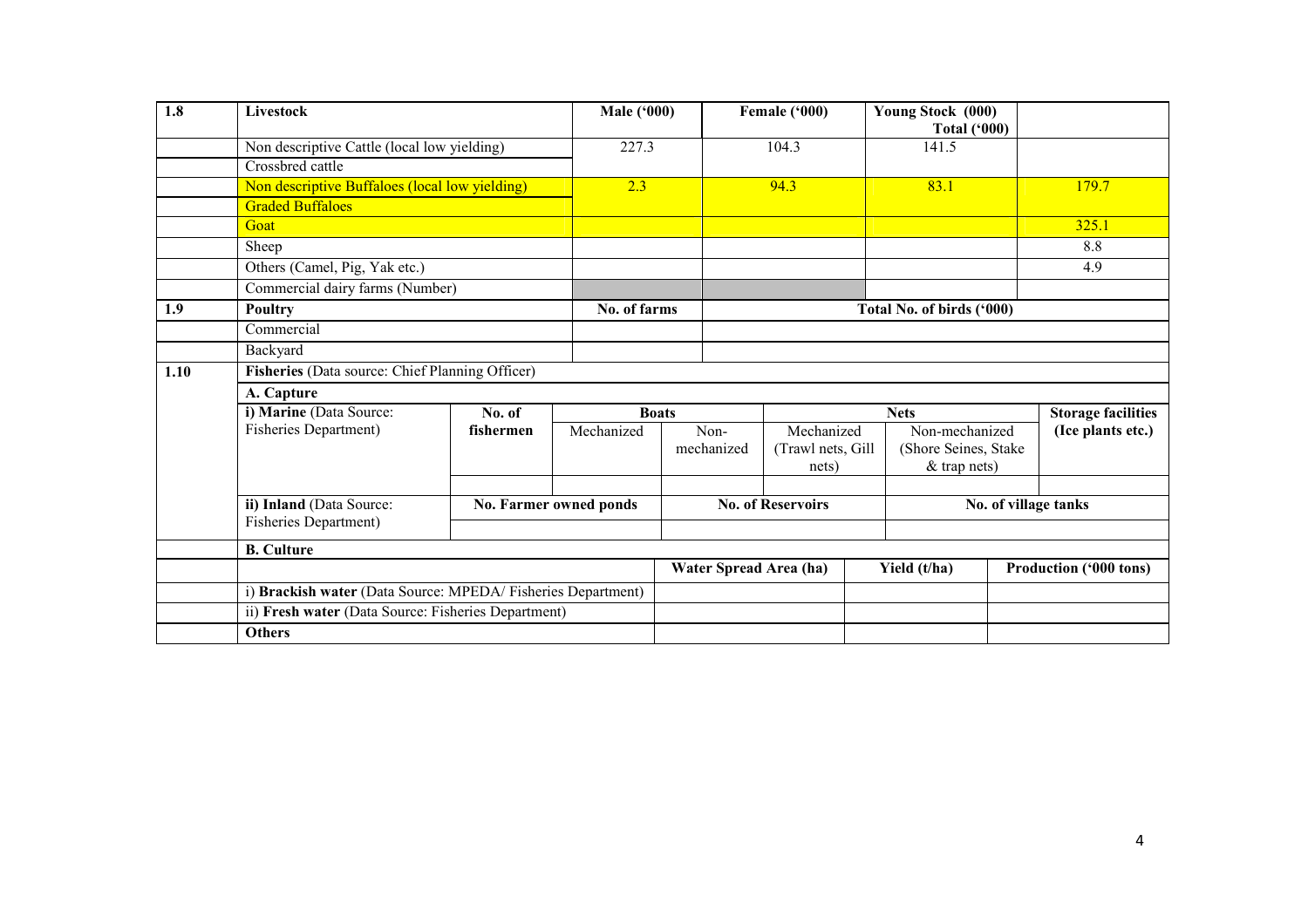| 1.11             | Name of crop                           |                | $\overline{\mathbf{r}}$<br>Kharif                                         | $\overline{\phantom{a}}$ | Rabi                     |            | <u>.</u><br><b>Summer</b> |            | Total               | Crop                 |
|------------------|----------------------------------------|----------------|---------------------------------------------------------------------------|--------------------------|--------------------------|------------|---------------------------|------------|---------------------|----------------------|
|                  |                                        | Production     | Productivity                                                              | Production               | Productivity             | Production | Productivity              | Production | Productivity        | residue as           |
|                  |                                        | ('000 t)       | (kg/ha)                                                                   | ('000 t)                 | (kg/ha)                  | ('000 t)   | (kg/ha)                   | ('000 t)   | (kg/ha)             | fodder               |
|                  |                                        |                | Major Field crops (Crops to be identified based on total acreage)         |                          |                          |            |                           |            |                     | $(900 \text{ tons})$ |
| Crop 1           | Soybean                                | 327.3          | 1323.7                                                                    | $\blacksquare$           | $\blacksquare$           |            |                           | 327.3      | 1323.7              |                      |
| $Crop\ 2$        | Cotton                                 | 86.3           | 760.7                                                                     | $\blacksquare$           | $\overline{\phantom{a}}$ |            |                           | 86.3       | 760.7               |                      |
| Crop 3           | Maize                                  | 72.5           | 1147.2                                                                    |                          |                          |            |                           | 72.5       | 1147.2              |                      |
|                  | Wheat                                  |                |                                                                           | $\blacksquare$<br>339.7  | $\blacksquare$<br>2209.2 |            |                           | 339.7      | $2\overline{209.2}$ |                      |
| Crop 4           |                                        | $\blacksquare$ | $\Box$                                                                    |                          |                          |            |                           |            |                     |                      |
| Crop 5           | Chickpea                               | $\omega$       | $\blacksquare$                                                            | 50.25                    | 996.5                    |            |                           | 50.25      | 996.5               |                      |
| Others           |                                        |                |                                                                           |                          |                          |            |                           |            |                     |                      |
|                  |                                        |                | Major Horticultural crops (Crops to be identified based on total acreage) |                          |                          |            |                           |            |                     |                      |
|                  | <b>Horticulture crops - Fruits</b>     |                |                                                                           |                          |                          |            |                           |            |                     |                      |
|                  | Mango                                  |                |                                                                           |                          |                          |            |                           |            | 0.435               | 15000                |
|                  | Guava                                  |                |                                                                           |                          |                          |            |                           |            | 3.800               | 25000                |
|                  | Orange                                 |                |                                                                           |                          |                          |            |                           |            | 0.672               | 2100                 |
|                  | Banana                                 |                |                                                                           |                          |                          |            |                           |            | 30.240              | 70000                |
|                  | <b>Horticulture crops - Vegetables</b> |                |                                                                           |                          |                          |            |                           |            |                     |                      |
|                  | Potato                                 |                |                                                                           |                          |                          |            |                           |            | 47.500              | 25000                |
|                  | Onion                                  |                |                                                                           |                          |                          |            |                           |            | 39.960              | 30000                |
|                  | Tomato                                 |                |                                                                           |                          |                          |            |                           |            | 33.451              | 22000                |
|                  | <b>Horticulture crops - Spices</b>     |                |                                                                           |                          |                          |            |                           |            |                     |                      |
|                  | Ginger                                 |                |                                                                           |                          |                          |            |                           |            | 0.527               | 3500                 |
|                  | Chilies                                |                |                                                                           |                          |                          |            |                           |            | 29.452              | 4000                 |
|                  | Garlic                                 |                |                                                                           |                          |                          |            |                           |            | 22.283              | 7500                 |
|                  | Coriander                              |                |                                                                           |                          |                          |            |                           |            | 0.243               | 1500                 |
|                  | <b>Medicinal and Aromatic</b>          |                |                                                                           |                          |                          |            |                           |            |                     |                      |
|                  | crops                                  |                |                                                                           |                          |                          |            |                           |            |                     |                      |
|                  | <b>Medicinal</b>                       |                |                                                                           |                          |                          |            |                           |            |                     |                      |
|                  | <b>Flower crops</b>                    |                |                                                                           |                          |                          |            |                           |            |                     |                      |
|                  | Marigold                               |                |                                                                           |                          |                          |            |                           |            | 0.153               | 4500                 |
|                  | <b>Plantation crops</b>                |                |                                                                           |                          |                          |            |                           |            |                     |                      |
|                  | Eg., industrial pulpwood               |                |                                                                           |                          |                          |            |                           |            |                     |                      |
|                  | crops etc.                             |                |                                                                           |                          |                          |            |                           |            |                     |                      |
|                  | <b>Fodder crops</b>                    |                |                                                                           |                          |                          |            |                           |            |                     |                      |
|                  | <b>Total fodder crop area</b>          |                |                                                                           |                          |                          |            |                           |            |                     |                      |
|                  | <b>Grazing land</b>                    |                |                                                                           |                          |                          |            |                           |            |                     |                      |
|                  | Sericulture etc                        |                |                                                                           |                          |                          |            |                           |            |                     |                      |
| Others (specify) |                                        |                |                                                                           |                          |                          |            |                           |            |                     |                      |
|                  |                                        |                |                                                                           |                          |                          |            |                           |            |                     |                      |

1.11 Production and Productivity of major crops (Average of last 5 years: 05, 06, 07, 08, 09; specify years)

Source – Agriculture Statistics, 2009, Directorate of Farmer welfare and Agriculture Development Madhya Pradesh, Bhopal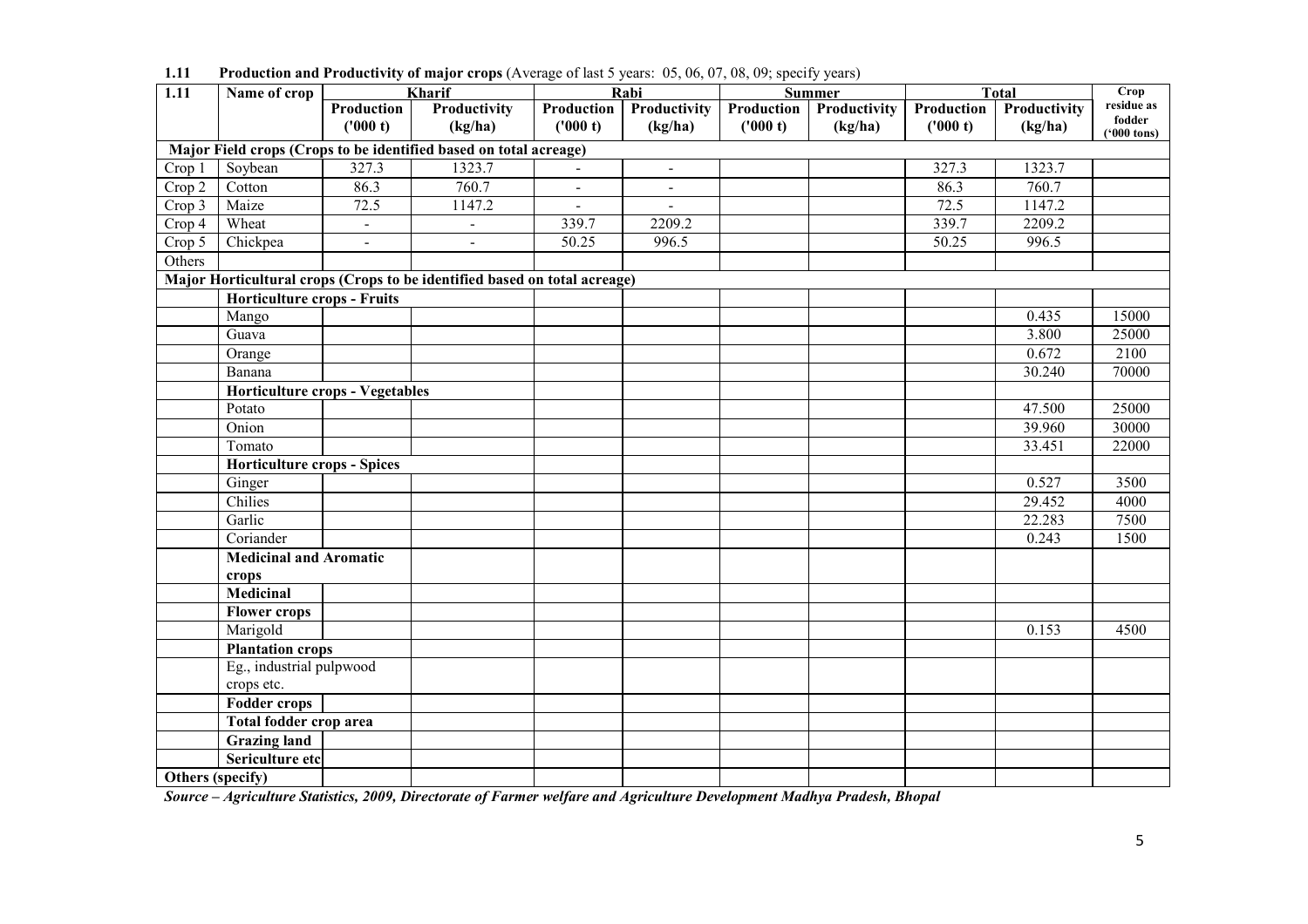| 1.12 | Sowing window for 5 | Soybean                           | <b>Maize</b>                       | Sorghum                          | Chickpea                                  | wheat                              |
|------|---------------------|-----------------------------------|------------------------------------|----------------------------------|-------------------------------------------|------------------------------------|
|      | major field crops   |                                   |                                    |                                  |                                           |                                    |
|      | Kharif-Rainfed      | $3^{\text{rd}}$<br>week of June-I | $3rd$ week of June-I <sup>st</sup> | $3^{\text{rd}}$<br>week of June- |                                           |                                    |
|      |                     | <sup>st</sup> week of July        | week of July                       | <sup>st</sup> week of July       |                                           |                                    |
|      | Kharif-Irrigated    |                                   | First week of June -               |                                  |                                           |                                    |
|      |                     |                                   | Second week of June                |                                  |                                           |                                    |
|      | Rabi-Rainfed        |                                   |                                    |                                  | Second week of Oct.-                      | Second week of Oct.-               |
|      |                     |                                   |                                    |                                  | Second week of Nov                        | Second week of Nov.                |
|      | Rabi-Irrigated      | $\sim$                            |                                    |                                  | $3^{\text{rd}}$ week Oct -3 <sup>rd</sup> | 3 <sup>rd</sup> week Oct. - Second |
|      |                     |                                   |                                    |                                  | week Nov                                  | week of Nov.                       |

| 1.13 | What is the major contingency the district is prone to? (Tick                                                 | Regular | Occasional | <b>None</b> |
|------|---------------------------------------------------------------------------------------------------------------|---------|------------|-------------|
|      | mark)                                                                                                         |         |            |             |
|      | Drought                                                                                                       |         |            |             |
|      | Flood                                                                                                         |         |            |             |
|      | Cyclone                                                                                                       |         |            |             |
|      | Hail storm                                                                                                    |         |            |             |
|      | Heat wave                                                                                                     |         |            |             |
|      | Cold wave                                                                                                     |         |            |             |
|      | Frost                                                                                                         |         |            |             |
|      | Sea water intrusion                                                                                           |         |            |             |
|      | Pests and disease outbreak (specify) Girdle beetel, semi-looper in<br>soybean and gram pod borer in chick pea |         |            |             |

| 1.14 | <b>Include Digital maps</b><br>of the district for | Location map of district within State as Annexure I | Enclosed: Yes |
|------|----------------------------------------------------|-----------------------------------------------------|---------------|
|      |                                                    | Mean annual rainfall as Annexure 2                  | Enclosed: Yes |
|      |                                                    | Soil map as Annexure 3                              | Enclosed: Yes |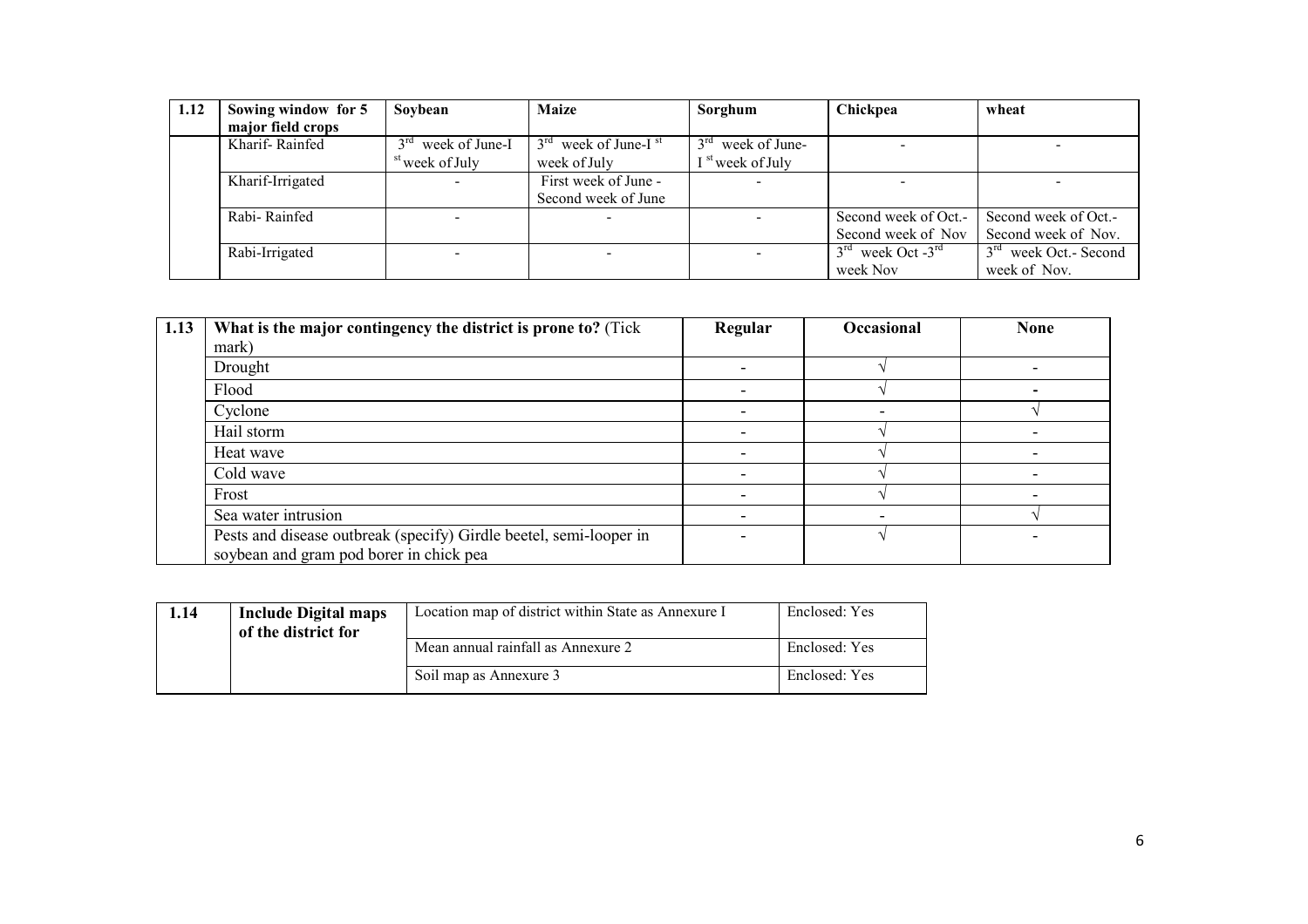Annexure I Location map

Annexure II Mean annual rainfall

Annexure III Soil Map

(Source: NBSS&LUP, Amravati Road, Nagpur)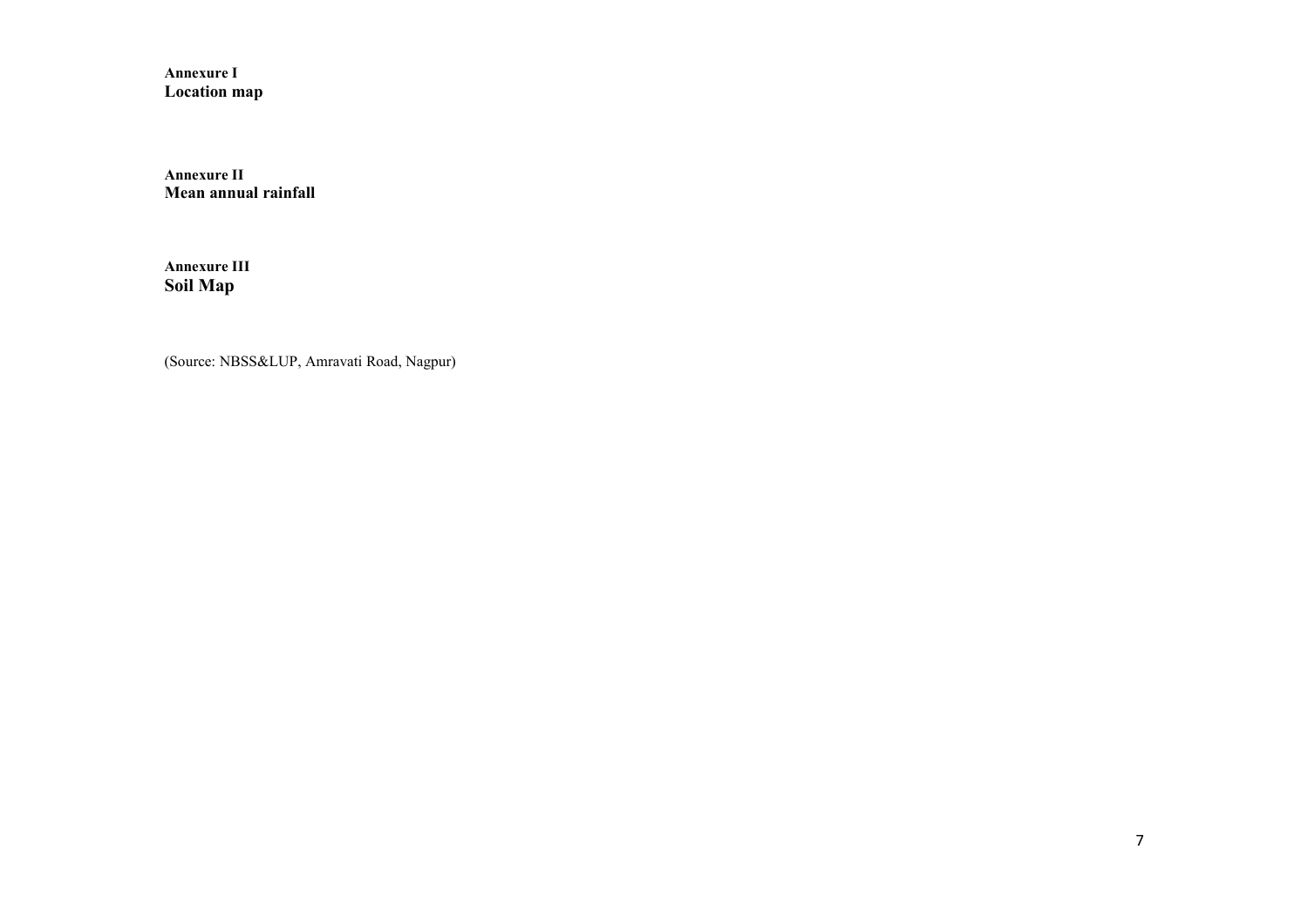#### 2.0 Strategies for weather related contingencies

#### 2.1 Drought

2.1.1 Rainfed situation

| Condition                                   |                                   |                          | <b>Suggested Contingency measures</b>                                                             |                                                                                                                                                                                                                                                          |                                                           |  |  |  |
|---------------------------------------------|-----------------------------------|--------------------------|---------------------------------------------------------------------------------------------------|----------------------------------------------------------------------------------------------------------------------------------------------------------------------------------------------------------------------------------------------------------|-----------------------------------------------------------|--|--|--|
| Early season drought<br>(delayed onset)     | <b>Major Farming</b><br>situation | Crop/cropping<br>system  | Change in<br>crop/cropping<br>system                                                              | <b>Agronomic measures</b>                                                                                                                                                                                                                                | <b>Remark on</b><br>implementation                        |  |  |  |
|                                             | $\overline{2}$                    | $\overline{\mathcal{E}}$ | 4                                                                                                 | 5                                                                                                                                                                                                                                                        | 6                                                         |  |  |  |
| Delay by 2 weeks (July $1st$<br>wk)<br>27MW | soils<br>Shallow                  | Cotton                   | No change                                                                                         | Sowing of short duration Bt varieties<br>Making field free of weeds full utilization of<br>water and nutrients by the crop                                                                                                                               | Link RKVY for<br>the seed cum<br>fertilizer drills        |  |  |  |
|                                             |                                   | Sorghum                  | Sorghum JJ 938, JJ<br>1041                                                                        | Select short duration varieties for sowing<br>Seed dressing with Thirum + carbendazim in                                                                                                                                                                 | -Supply of<br>certified seeds                             |  |  |  |
|                                             |                                   | Soybean                  | JS 9305, JS 335,<br>NRC-7                                                                         | 2:1 ratio 3g/kg seed<br>Rhyzobium culture + PSB $5g$ ./kg. seed each.                                                                                                                                                                                    | through seed<br>societies                                 |  |  |  |
|                                             |                                   | Maize                    | Maize HPQM 1,                                                                                     | 1.0 g. Ammonium Molibdate/kg. of seed for<br>soybean and chickpea cropping sequence<br>Cultivate the field on receiving pre monsoon<br>showers                                                                                                           | Seeds seed<br>corporation,<br>Agriculture<br>universities |  |  |  |
|                                             |                                   | Pigeonpea                | No change                                                                                         | Pigeon pea (medium) JKM 189, TJT 501,<br>RVICPH 2671 (Hy.) + Soybean (early) JS<br>95-60 (2:4 rows)                                                                                                                                                      |                                                           |  |  |  |
|                                             |                                   | Groundnut                | JGN 3, JGN23,<br><b>TAG-22</b>                                                                    | Sowing in ridge and furrow system.<br>Seed treatment with culture & fungicides                                                                                                                                                                           |                                                           |  |  |  |
|                                             | Deep soils                        | Cotton                   | No change                                                                                         | Sowing of short duration Bt varieties<br>Making field free of weeds full utilization of<br>water and nutrients by the crop                                                                                                                               |                                                           |  |  |  |
|                                             |                                   | Soybean                  | JS 9305, JS 335,<br>NRC-7                                                                         | -Select short duration varieties for sowing<br>-Seed dressing with $Thirum + carbendazim$<br>in 2:1 ratio 3g/kg seed                                                                                                                                     |                                                           |  |  |  |
|                                             |                                   | Pigeonpea                | (medium) JKM 189,<br>TJT 501, RVICPH<br>$2671$ (Hy.) + Soybean<br>(early) JS 95-60 (2:4)<br>rows) | - Rhyzobium culture + PSB 5g./kg. seed<br>each. 1.0 g. Ammonium Molibdate/kg. of<br>seed for soybean and chickpea cropping<br>sequence<br>-Cultivate the field on receiving pre<br>monsoon showers<br>- Intercropping of pigeonpea with soybean<br>(2:4) |                                                           |  |  |  |
|                                             |                                   | Maize                    | Maize<br>HPQM 1, JVM 421,<br>Hybrids                                                              | -Seed dressing with Thirum + carbendazim<br>in 2:1 ratio 3g/kg seed<br>seed treatment by PSB 5g./kg.                                                                                                                                                     |                                                           |  |  |  |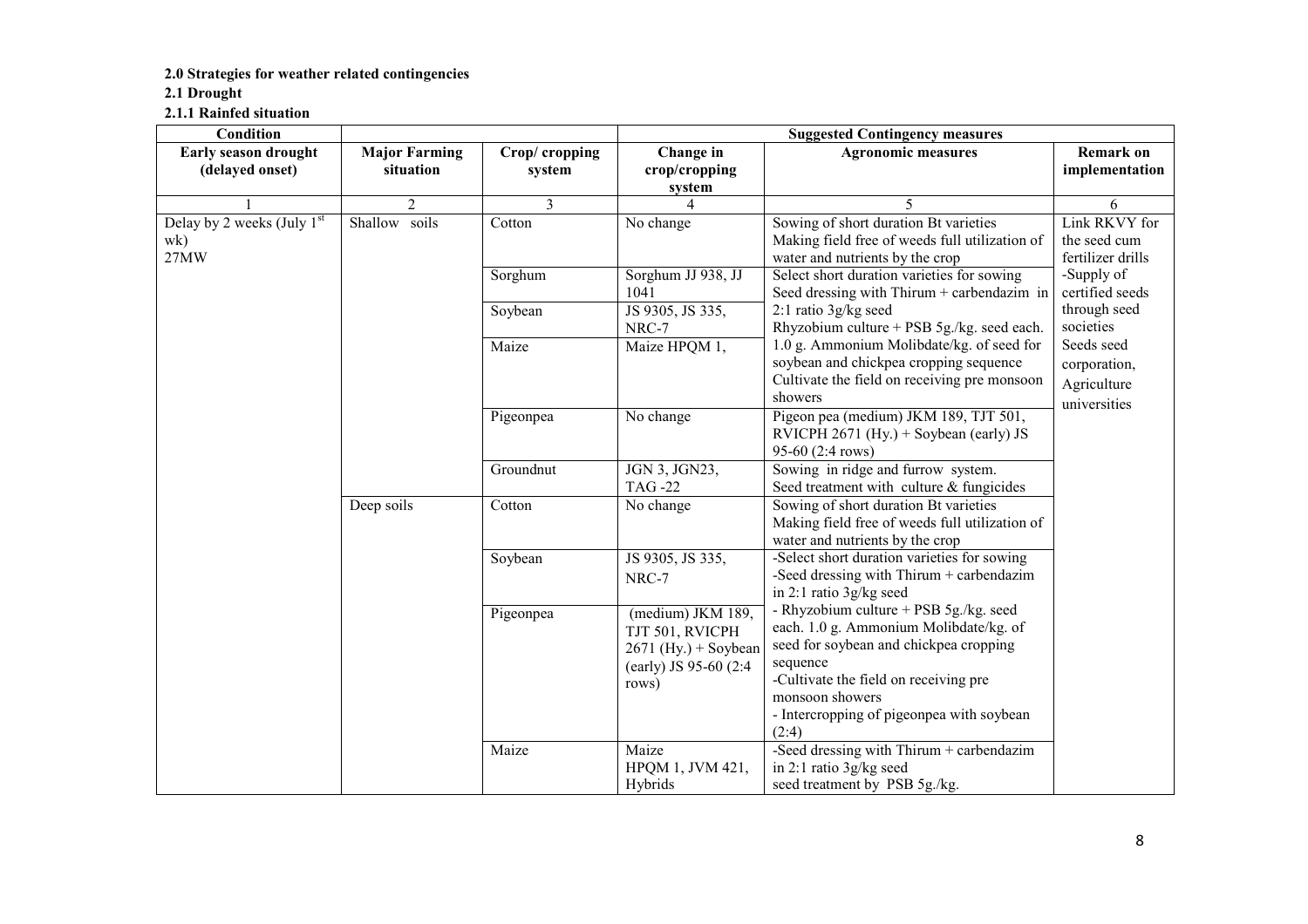| Condition                                |                  |                                            |                                                                 | <b>Suggested Contingency measures</b>                                                                                                                                                                                                                                                                                                                              |                                                    |  |  |  |
|------------------------------------------|------------------|--------------------------------------------|-----------------------------------------------------------------|--------------------------------------------------------------------------------------------------------------------------------------------------------------------------------------------------------------------------------------------------------------------------------------------------------------------------------------------------------------------|----------------------------------------------------|--|--|--|
| <b>Early season</b>                      | Major            | Crop/                                      | Change in crop/                                                 | <b>Agronomic measures</b>                                                                                                                                                                                                                                                                                                                                          | Remark on                                          |  |  |  |
| drought (delayed                         | Farming          | cropping                                   | cropping system                                                 |                                                                                                                                                                                                                                                                                                                                                                    | implementation                                     |  |  |  |
| onset)                                   | situation        | system                                     |                                                                 |                                                                                                                                                                                                                                                                                                                                                                    |                                                    |  |  |  |
| Delay by 4 weeks<br>(July $IIIrd Week$ ) | Shallow<br>soils | Cotton                                     | No change                                                       | Sowing of short duration Bt varieties,<br>Making field free of weeds full utilization of water and nutrients<br>by the crop                                                                                                                                                                                                                                        | Link RKVY for the<br>seed cum fertilizer<br>drills |  |  |  |
|                                          |                  | Sorghum                                    | Maize JVM 421,<br>Early varieties                               | -Select short duration varieties for sowing<br>-Seed dressing with Thirum + carbendazim in 2:1 ratio $3g/kg$ seed                                                                                                                                                                                                                                                  | -Supply of certified<br>seeds through seed         |  |  |  |
|                                          |                  | Soybean                                    | JS 9560, NRC-7                                                  | - Rhyzobium culture + PSB 5g./kg. seed each. 1.0 g. Ammonium<br>Molibdate/kg. of seed for soybean and chickpea cropping                                                                                                                                                                                                                                            | societies<br>Seeds seed                            |  |  |  |
|                                          |                  | Maize                                      | Maize HPQM 1,                                                   | sequence<br>-Cultivate the field on receiving pre monsoon showers                                                                                                                                                                                                                                                                                                  | corporation,<br>Agriculture                        |  |  |  |
|                                          |                  | Pigeonpea                                  | No change                                                       | Pigeon pea (medium) JKM 189, TJT 501, RVICPH 2671 (Hy.) +<br>Soybean (early) JS 95-60 (2:4 rows)                                                                                                                                                                                                                                                                   | universities                                       |  |  |  |
|                                          |                  | Groundnut                                  | JGN 3, JGN23,<br><b>TAG -22</b>                                 | Sowing in ridge and furrow system.<br>Seed treatment with culture & fungicides                                                                                                                                                                                                                                                                                     |                                                    |  |  |  |
|                                          | Deep soils       | Cotton                                     | No change                                                       | Sowing of short duration Bt varieties,<br>Making field free of weeds full utilization of water and nutrients<br>by the crop                                                                                                                                                                                                                                        |                                                    |  |  |  |
|                                          |                  | Soybean                                    | JS 9305, JS 335,<br>NRC-7                                       | -Select short duration varieties for sowing<br>-Seed dressing with Thirum + carbendazim in 2:1 ratio 3g/kg seed<br>- Rhyzobium culture + PSB 5g./kg. seed each. 1.0 g. Ammonium<br>Molibdate/kg. of seed for soybean and chickpea cropping<br>sequence<br>-Cultivate the field on receiving pre monsoon showers<br>- Intercropping of pigeonpea with soybean (2:4) |                                                    |  |  |  |
|                                          |                  | (medium) JKM<br>Pigeonpea<br>189, TJT 501, | RVICPH 2671 (Hy.)<br>$+$ Soybean (early) JS<br>95-60 (2:4 rows) |                                                                                                                                                                                                                                                                                                                                                                    |                                                    |  |  |  |
|                                          |                  | Maize                                      | Maize<br>HPQM 1, JVM 421,<br>Hybrids                            | -Seed dressing with Thirum + carbendazim in 2:1 ratio $3g/kg$ seed<br>seed treatment by PSB 5g./kg.                                                                                                                                                                                                                                                                |                                                    |  |  |  |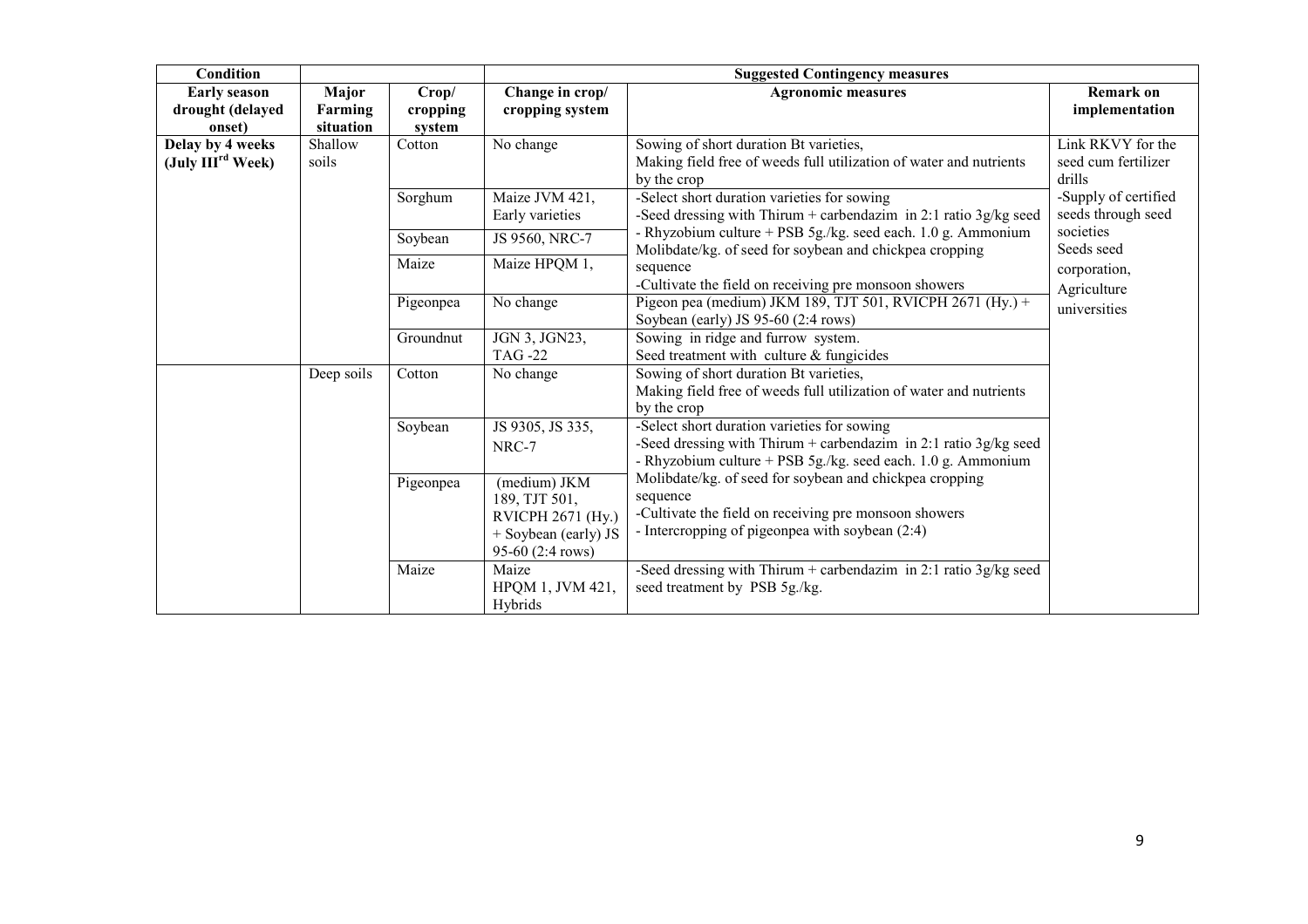| <b>Condition</b>                                     |                               |                               |                                          | <b>Suggested Contingency measures</b>                                                                                                          |                                                    |
|------------------------------------------------------|-------------------------------|-------------------------------|------------------------------------------|------------------------------------------------------------------------------------------------------------------------------------------------|----------------------------------------------------|
| <b>Early season</b><br>drought<br>(delayed<br>onset) | Major<br>Farming<br>situation | Crop/<br>cropping<br>system   | Change in<br>crop/cropping<br>system     | <b>Agronomic measures</b>                                                                                                                      | <b>Remark on</b><br>implementation                 |
|                                                      | $\overline{2}$                | 3                             | 4                                        | 5                                                                                                                                              | 6                                                  |
| Delay by 6<br>weeks (Aug<br>$I^{st}$ Week)           | Shallow<br>soils              | Cotton<br>Sorghum             | Greengram/<br>Blackgram                  | Sowing of short duration crops,<br>20% increase seed rate<br>Making field free of weeds full utilization of water and nutrients by             | Link RKVY for the<br>seed cum fertilizer<br>drills |
|                                                      |                               | Soybean                       | JS 9560, NRC-7                           | the crop                                                                                                                                       | -Supply of certified                               |
|                                                      |                               | Maize                         | No change                                |                                                                                                                                                | seeds through seed<br>societies                    |
|                                                      |                               | Pigeonpea                     | No change                                | Pigeon pea (medium) JKM 189, $\overline{TJT 501}$ , RVICPH 2671 (Hy.) +<br>Soybean (early) JS 95-60 (2:4 rows)                                 | Seeds seed<br>corporation,                         |
|                                                      |                               | Groundnut                     | Greengram/<br>Blackgram                  | Sowing of short duration crops,<br>20% increase seed rate                                                                                      | Agriculture<br>universities                        |
|                                                      | Deep soils                    | Cotton<br>Sorghum             | Greengram/<br>Blackgram                  | Sowing of short duration crops,<br>20% increase seed rate<br>Making field free of weeds full utilization of water and nutrients by<br>the crop |                                                    |
|                                                      |                               | Soybean<br>Maize<br>Pigeonpea | JS 9560, NRC-7<br>No change<br>No change | Pigeon pea (medium) JKM 189, TJT 501, RVICPH 2671 (Hy.)                                                                                        |                                                    |
|                                                      |                               | Groundnut                     | Greengram/<br>Blackgram                  | Sowing of short duration crops,<br>20% increase seed rate                                                                                      |                                                    |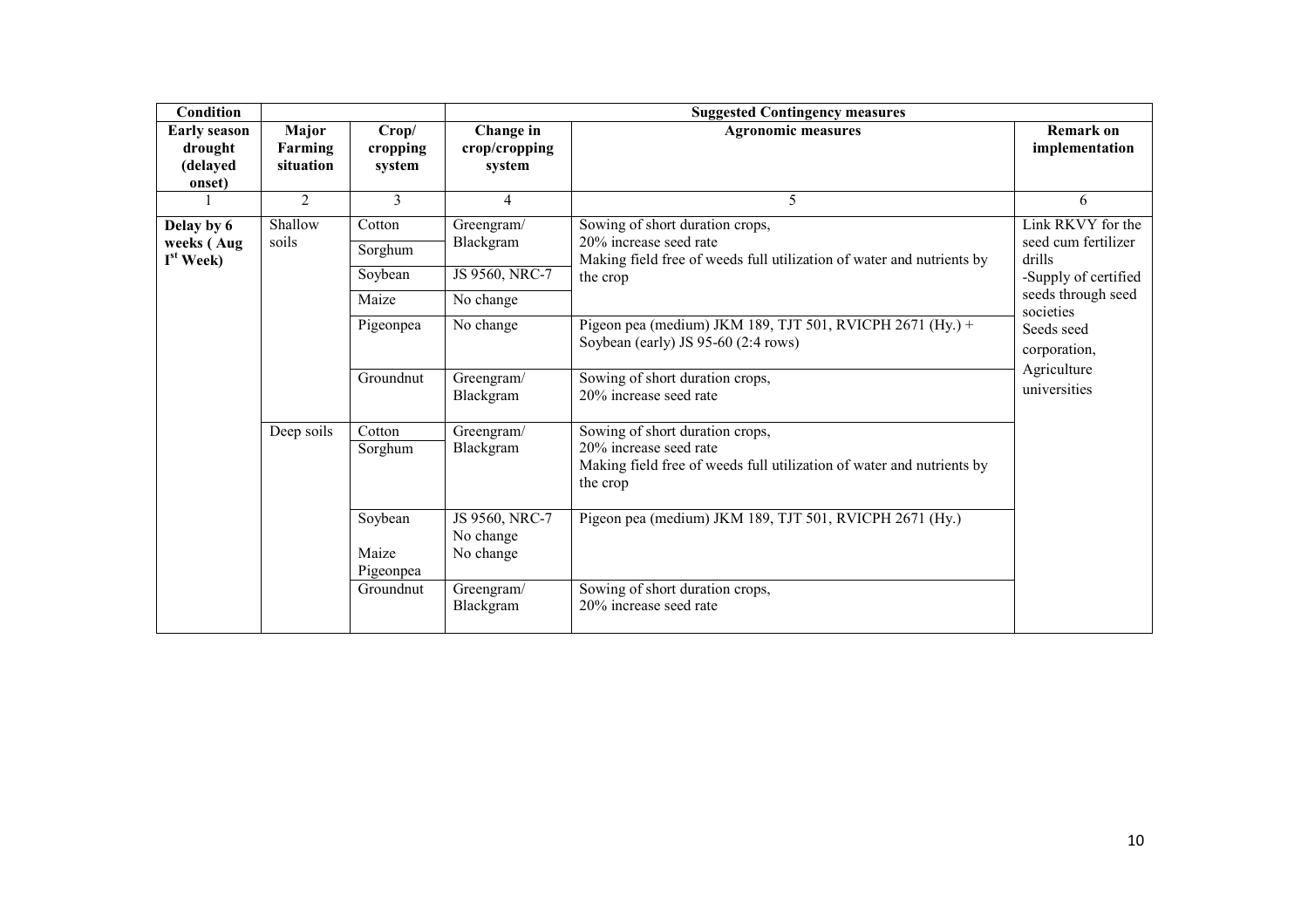| <b>Condition</b>                                  |                               |                                                                 |                                   | <b>Suggested Contingency measures</b>           |                                                                                                               |
|---------------------------------------------------|-------------------------------|-----------------------------------------------------------------|-----------------------------------|-------------------------------------------------|---------------------------------------------------------------------------------------------------------------|
| <b>Early season</b><br>drought<br>(delayed onset) | Major<br>Farming<br>situation | Crop/<br>cropping<br>system                                     | Change in crop/cropping<br>system | <b>Agronomic measures</b>                       | <b>Remark on</b><br>implementation                                                                            |
|                                                   | 2                             | 3                                                               | 4                                 | 5                                               | 6                                                                                                             |
| Delay by 8<br>weeks (Aug<br>$3rd$ Week)           | Shallow<br>soils              | Cotton<br>Sorghum<br>Soybean<br>Maize<br>Pigeonpea<br>Groundnut | Fallow/Plan for rabi crops        | Green manuring, Moisture conservation practices | Link RKVY for the<br>seed cum fertilizer<br>drills<br>-Supply of certified<br>seeds through seed<br>societies |
|                                                   | Deep soils                    | Cotton<br>Sorghum<br>Soybean<br>Maize<br>Pigeonpea<br>Groundnut | Fallow/Plan for rabi crops        | Green manuring, Moisture conservation practices |                                                                                                               |

#### \*Matrix for specifying condition of early season drought due to delayed onset of monsoon (2, 4, 6 & 8 weeks) compared to normal onset (2.1.1)

| Normal onset<br>(Month and week) | Month and week for specifying condition of early season drought due to delayed onset of monsoon |                         |                         |                        |  |  |  |  |  |
|----------------------------------|-------------------------------------------------------------------------------------------------|-------------------------|-------------------------|------------------------|--|--|--|--|--|
|                                  | Delay in onset of monsoon by                                                                    |                         |                         |                        |  |  |  |  |  |
|                                  | 2 wks                                                                                           | 4 wks                   | 6 wks                   | 8 wks                  |  |  |  |  |  |
| June $1st$ wk                    | June $3^{\text{rd}}$ wk                                                                         | July $1st$ wk           | July $3^{\text{rd}}$ wk | Aug $1st$ wk           |  |  |  |  |  |
| June $2nd$ wk                    | June $4^{\text{th}}$ wk                                                                         | July $2^{nd}$ wk        | July $4^{th}$ wk        | Aug $2^{nd}$ wk        |  |  |  |  |  |
| June $3^{\text{rd}}$ wk          | July $1st$ wk                                                                                   | July $3^{\text{rd}}$ wk | Aug $1st$ wk            | Aug $3^{\text{rd}}$ wk |  |  |  |  |  |
| June $4^{th}$ wk                 | July $2^{nd}$ wk                                                                                | July $4^{th}$ wk        | Aug $2^{nd}$ wk         | Aug $4^{\text{th}}$ wk |  |  |  |  |  |
| July $1st$ wk                    | July $3^{\text{rd}}$ wk                                                                         | Aug $1st$ wk            | Aug $3^{\text{rd}}$ wk  | Sep $1st$ wk           |  |  |  |  |  |
| July $2^{nd}$ wk                 | July $4^{th}$ wk                                                                                | Aug $2^{nd}$ wk         | Aug $4^{\text{th}}$ wk  | Sep $2^{nd}$ wk        |  |  |  |  |  |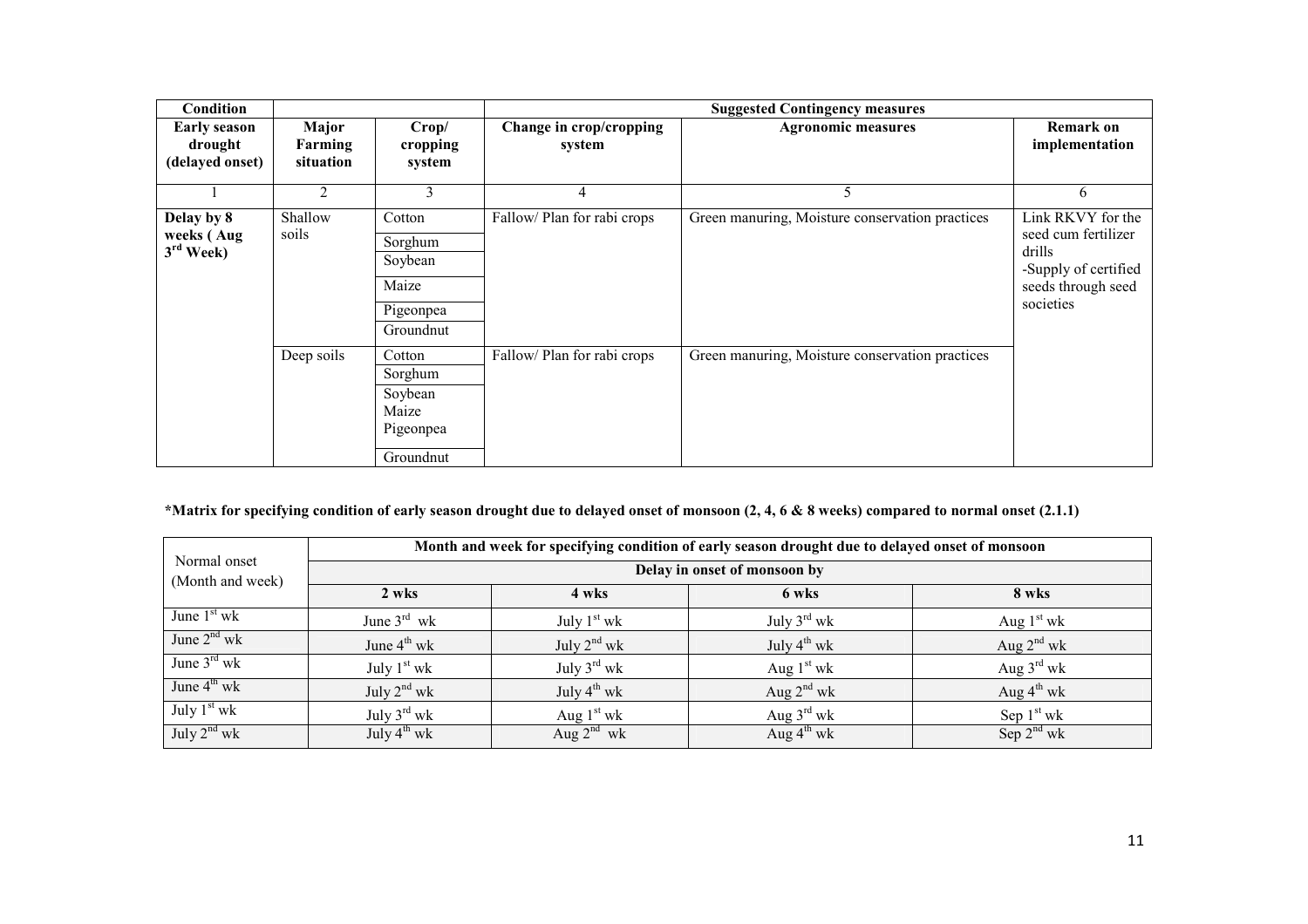| Condition           |                        |                                 |                                          | <b>Suggested Contingency measures</b> |                             |
|---------------------|------------------------|---------------------------------|------------------------------------------|---------------------------------------|-----------------------------|
| Early season        | <b>Major</b>           | Crop/                           | Crop management <sup>c</sup>             | Soil nutrient & moisture              | <b>Remarks</b> on           |
| drought (Normal     | Farming                | cropping<br>system <sup>b</sup> |                                          | conservation measues <sup>d</sup>     | Implementation <sup>e</sup> |
| onset)              | situation <sup>a</sup> |                                 |                                          |                                       |                             |
|                     | $\mathfrak{D}$         | 3                               | $\overline{4}$                           | 5.                                    | 6                           |
| <b>Normal onset</b> | Shallow soil           | Cotton                          | No change                                | Sowing of short duration Bt           | Linkage with NSC,           |
| followed by 15-20   |                        |                                 |                                          | varieties,                            | MPSC, RVSKVV,               |
| days dry spell      |                        |                                 |                                          | Making field free of weeds full       | farmers' societies,         |
| after sowing        |                        |                                 |                                          | utilization of water and nutrients    | state seed                  |
| leading to poor     |                        |                                 |                                          | by the crop                           | firms/Agril.                |
| germination/crop    |                        |                                 |                                          |                                       | University and              |
| stand etc.          |                        | Soybean                         | Gap filling with seed, spray 2% solution | Frequent intercultural operations     | seed corporations           |
|                     |                        |                                 | of DAP water during the dry spell        | and mulching with green leaves.       | for supply of seed          |
|                     |                        |                                 | Spraying of $PMA@$ 3 ppm solution during |                                       | and with RKVY               |
|                     |                        |                                 | dry spell                                |                                       | for seed drills             |
|                     |                        | Sorghum                         | -do-                                     |                                       |                             |
|                     |                        | Maize                           | Gap filling with seed of same variety    | $-do-$                                |                             |
|                     |                        | Pigeonpea                       | Gap filling with seed of same variety    | -do-                                  |                             |
|                     |                        | Groundnut                       | Gap filling with maize seed              | $-do-$                                |                             |
|                     | Deep soils             | Cotton                          | No change                                | Sowing of short duration Bt           |                             |
|                     |                        |                                 |                                          | varieties,                            |                             |
|                     |                        |                                 |                                          | Making field free of weeds full       |                             |
|                     |                        |                                 |                                          | utilization of water and nutrients    |                             |
|                     |                        |                                 |                                          | by the crop                           |                             |
|                     |                        | Soybean                         | Gap filling with seed, spray 2% solution |                                       |                             |
|                     |                        |                                 | of DAP water during the dry spell        |                                       |                             |
|                     |                        |                                 | Spraying of $PMA@3$ ppm solution during  |                                       |                             |
|                     |                        |                                 | dry spell                                |                                       |                             |
|                     |                        | Maize                           | Gap filling with seed of same variety    |                                       |                             |
|                     |                        | Pigeonpea                       | Gap filling with seed of same variety    |                                       |                             |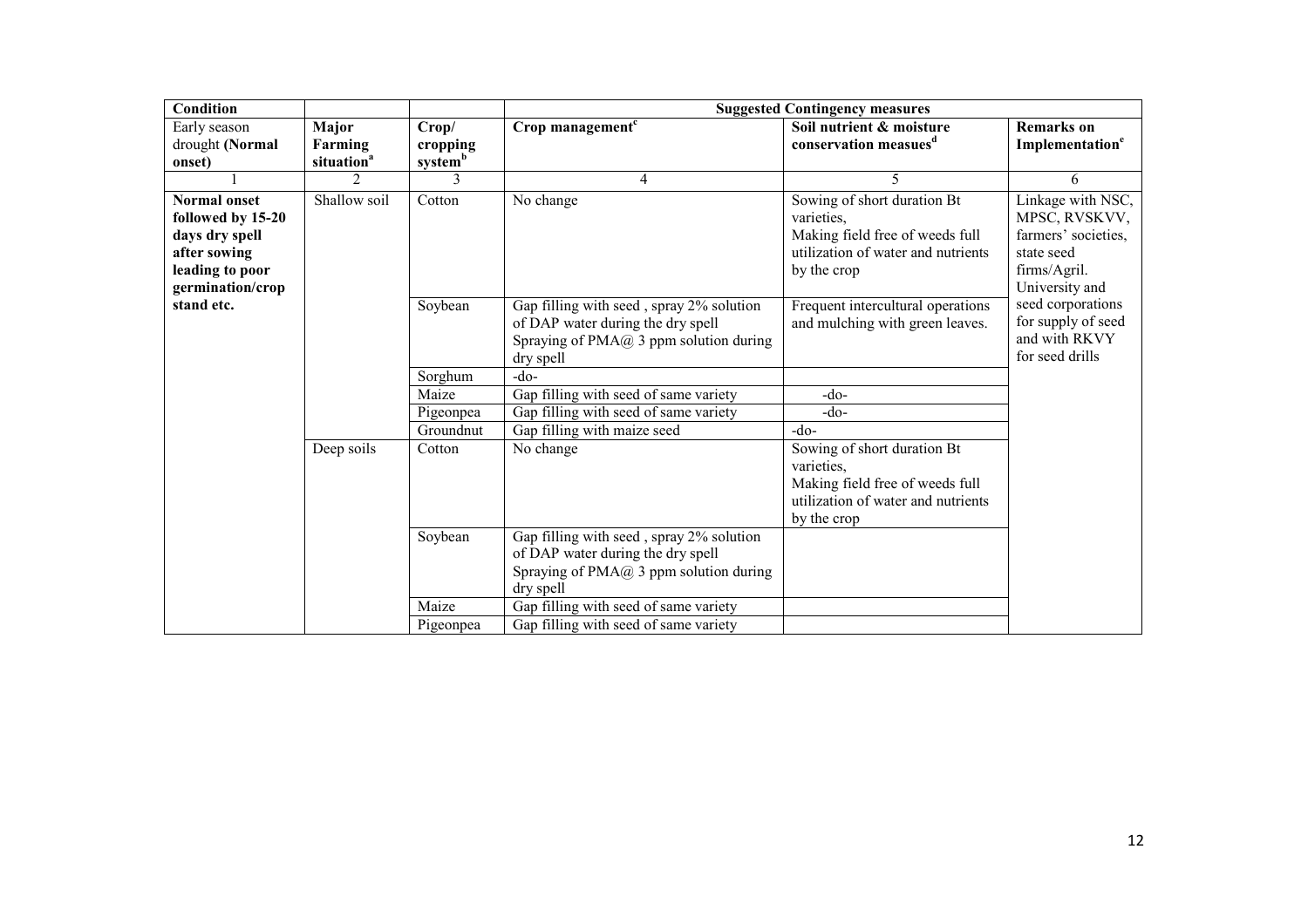| <b>Condition</b>                                                                                 |                                            |                                       | <b>Suggested Contingency measures</b>                                                                                                                                                                                                       |                                                                                   |                                                                                                                |
|--------------------------------------------------------------------------------------------------|--------------------------------------------|---------------------------------------|---------------------------------------------------------------------------------------------------------------------------------------------------------------------------------------------------------------------------------------------|-----------------------------------------------------------------------------------|----------------------------------------------------------------------------------------------------------------|
| Mid season<br>drought (long dry<br>spell, consecutive 2<br>weeks rainless<br>$(>2.5$ mm) period) | Major<br>Farming<br>situation <sup>a</sup> | Crop/croppi<br>ng system <sup>b</sup> | Crop management <sup>c</sup>                                                                                                                                                                                                                | Soil nutrient &<br>moisture<br>conservation<br>measues <sup>d</sup>               | <b>Remarks</b> on<br>Implementation <sup>e</sup>                                                               |
|                                                                                                  | $\mathfrak{D}$                             | 3                                     | 4                                                                                                                                                                                                                                           | 5                                                                                 | 6                                                                                                              |
| At vegetative stage                                                                              | Shallow<br>soil                            | Cotton                                | Foliar application of 2% DAP solution                                                                                                                                                                                                       | Life saving<br>irrigation, Making                                                 | Linkage with NSC,<br>MPSC, RVSKVV,                                                                             |
|                                                                                                  |                                            | Soybean<br>Sorghum                    | Interculture operation Dora, Foliar application of 2%<br>solution of Urea or DAP with water during draught<br>Spray profenophos $40EC(a)2$ ml/l of water to control girdle<br>beetle.<br>Delay the spray of urea till optimum soil moisture | field free of weeds<br>full utilization of<br>water and nutrients<br>by the crops | farmers' societies,<br>state seed<br>firms/Agril.<br>University and<br>seed corporations<br>for supply of seed |
|                                                                                                  |                                            |                                       | availability<br>20% defoliation of lower leaves and use as mulching                                                                                                                                                                         |                                                                                   | and with RKVY<br>for seed drills                                                                               |
|                                                                                                  |                                            | Maize                                 | $-do-$                                                                                                                                                                                                                                      |                                                                                   |                                                                                                                |
|                                                                                                  |                                            | Pigeonpea                             | -do-                                                                                                                                                                                                                                        |                                                                                   |                                                                                                                |
|                                                                                                  |                                            | Groundnut                             | Life saving irrigation / water spray                                                                                                                                                                                                        |                                                                                   |                                                                                                                |
|                                                                                                  | Deep soils                                 | Cotton                                | $-do-$                                                                                                                                                                                                                                      |                                                                                   |                                                                                                                |
|                                                                                                  |                                            | Soybean                               | $-do-$                                                                                                                                                                                                                                      |                                                                                   |                                                                                                                |
|                                                                                                  |                                            | Maize                                 | $-do-$                                                                                                                                                                                                                                      |                                                                                   |                                                                                                                |
|                                                                                                  |                                            | Pigeonpea                             | $-do-$                                                                                                                                                                                                                                      |                                                                                   |                                                                                                                |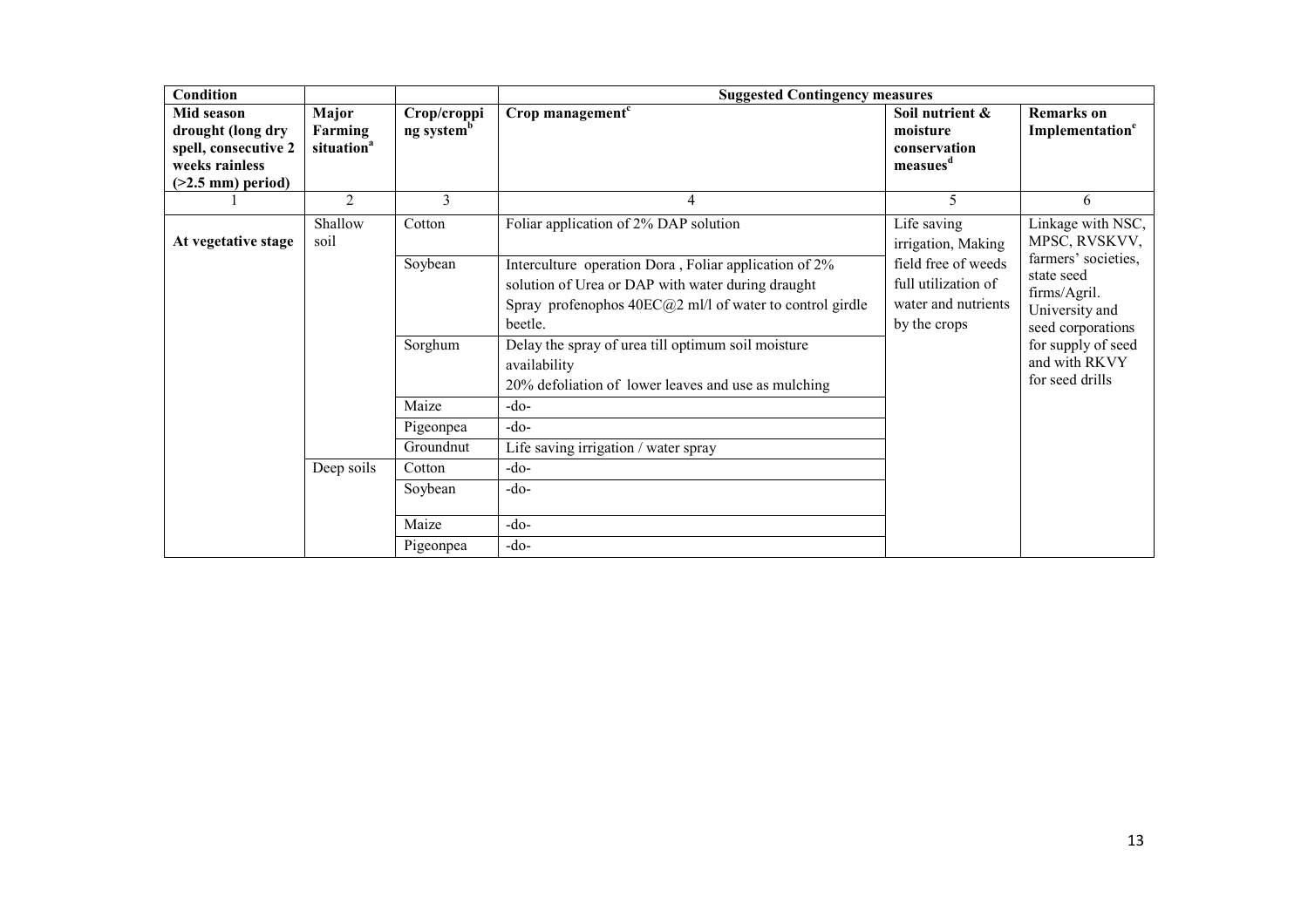| Condition                                 |                                                                                                                                                                                                                                 |                                         | <b>Suggested Contingency measures</b>                                                                                                                                                                                         |                                                                                                                    |                                                                                            |
|-------------------------------------------|---------------------------------------------------------------------------------------------------------------------------------------------------------------------------------------------------------------------------------|-----------------------------------------|-------------------------------------------------------------------------------------------------------------------------------------------------------------------------------------------------------------------------------|--------------------------------------------------------------------------------------------------------------------|--------------------------------------------------------------------------------------------|
| Mid season<br>drought (long dry<br>spell) | Major<br>Farming<br>situation <sup>a</sup>                                                                                                                                                                                      | Crop/cropping<br>system <sup>b</sup>    | Crop management <sup>c</sup>                                                                                                                                                                                                  | Soil nutrient &<br>moisture<br>conservation<br>measues <sup>d</sup>                                                | <b>Remarks</b> on<br>Implementation <sup>e</sup>                                           |
|                                           | $\overline{2}$                                                                                                                                                                                                                  | 3                                       | 4                                                                                                                                                                                                                             |                                                                                                                    | 6                                                                                          |
| At reproductive<br>stage                  | Shallow soil                                                                                                                                                                                                                    | Cotton<br>Soybean                       | Foliar application of 2% DAP solution<br>- 20% defoliation in soybean and use as mulching<br>-Spray of 2% solution of MOP/DAP/ water during the<br>dry spell<br>-Spraying of PMA $(a)$ 3 ppm solution during the dry<br>spell | Life saving irrigation<br>Making field free of<br>weeds full utilization<br>of water and nutrients<br>by the crops | Linkage with<br>NSC, MPSC,<br>RVSKVV,<br>farmers' societies,<br>state seed<br>firms/Agril. |
|                                           | Delay the spray of urea till optimum soil moisture<br>Sorghum<br>availability<br>20% defoliation of lower leaves and use as mulching<br>Maize<br>-do-<br>-do-<br>Pigeonpea<br>Groundnut<br>Life saving irrigation / water spray | -Organic mulch/ green<br>leaf mulch     | University and<br>seed corporations<br>for supply of seed<br>and with RKVY<br>for seed drills                                                                                                                                 |                                                                                                                    |                                                                                            |
|                                           | Deep soils                                                                                                                                                                                                                      | Cotton<br>Soybean<br>Maize<br>Pigeonpea | $-do-$<br>-do-<br>-do-<br>-do-                                                                                                                                                                                                |                                                                                                                    |                                                                                            |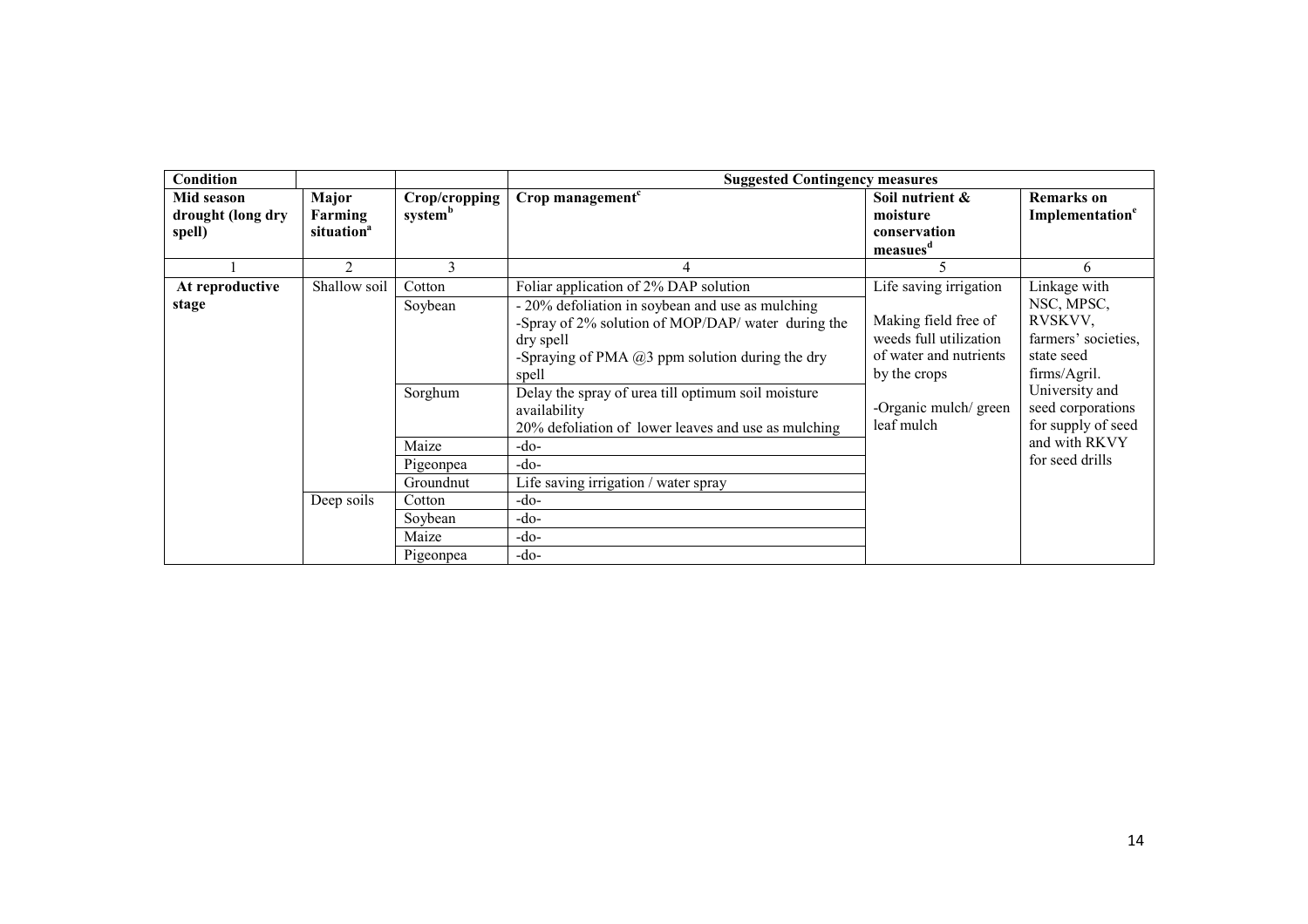| <b>Condition</b>        |                                                |                                                                                                            |                                                                                                                                                                 | <b>Suggested Contingency measures</b>                                                                                                                                   |                                                                                                                                                                                            |
|-------------------------|------------------------------------------------|------------------------------------------------------------------------------------------------------------|-----------------------------------------------------------------------------------------------------------------------------------------------------------------|-------------------------------------------------------------------------------------------------------------------------------------------------------------------------|--------------------------------------------------------------------------------------------------------------------------------------------------------------------------------------------|
| <b>Terminal drought</b> | <b>Major Farming</b><br>situation <sup>a</sup> | Crop/<br>cropping system <sup>b</sup>                                                                      | Crop management <sup>c</sup>                                                                                                                                    | Rabi Crop planning <sup>d</sup>                                                                                                                                         | <b>Remarks</b> on<br>Implementation <sup>e</sup>                                                                                                                                           |
|                         |                                                |                                                                                                            |                                                                                                                                                                 |                                                                                                                                                                         |                                                                                                                                                                                            |
|                         | Shallow soil<br>Deep soils                     | Cotton<br>Soybean<br>Sorghum<br>Maize<br>Pigeonpea<br>Groundnut<br>Cotton<br>Soybean<br>Maize<br>Pigeonpea | Wherever water resources are.<br>available such as pond, wells etc.<br>protective irrigation can be<br>provided to the crop, Harvest<br>sorghum crop for fodder | Repeated interculture<br>operations to keep the field<br>weed free and use of organic<br>mulches <i>Glyricidia</i> leaves,,<br>uprooted weeds keeping<br>roots upwards. | Linkage with NSC,<br>MPSC, RVSKVV,<br>farmers' societies,<br>state seed firms /<br>Agril. University<br>and seed<br>corporations for<br>supply of seed and<br>with RKVY for<br>seed drills |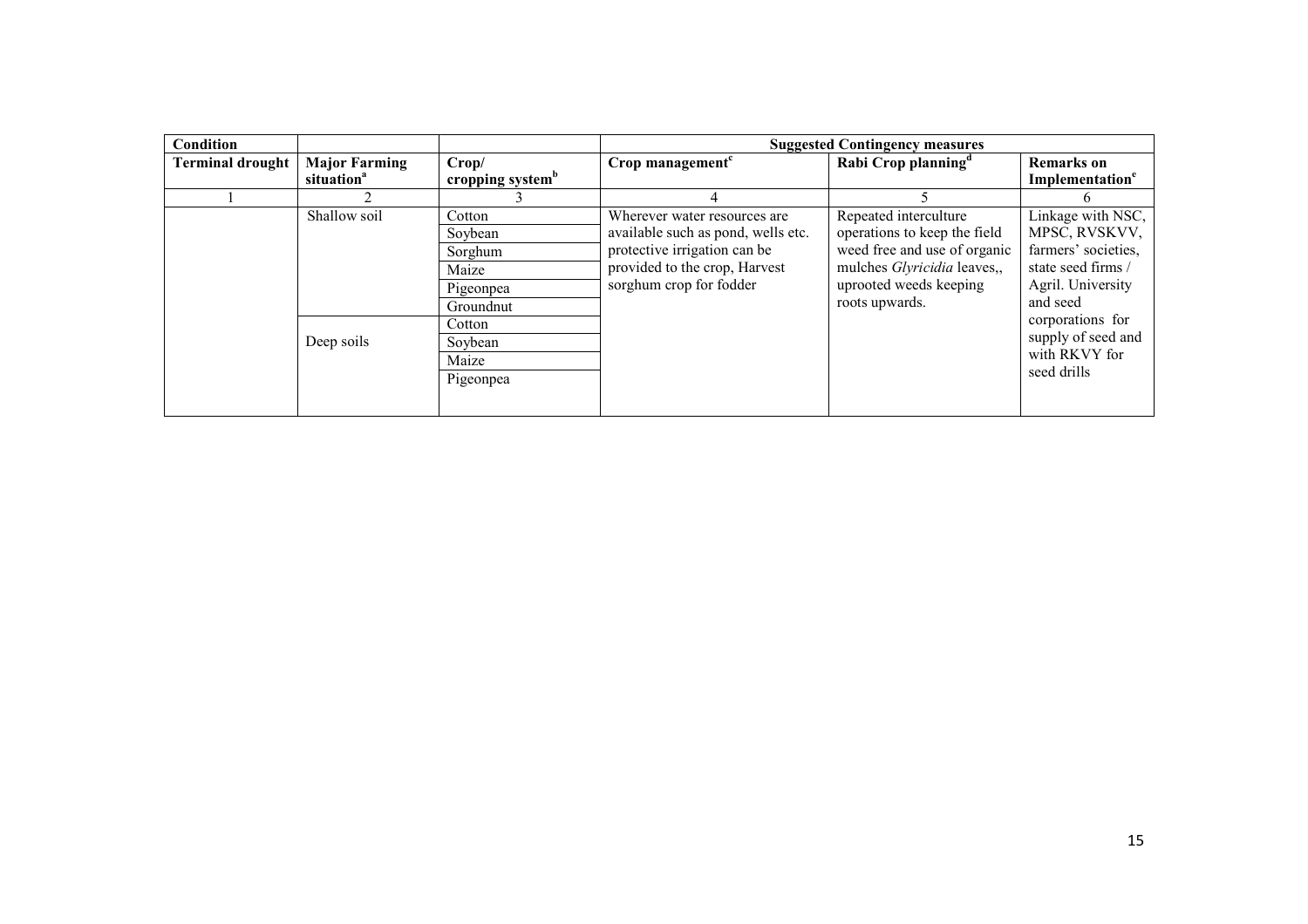#### 2.1.2 Irrigated situation

| <b>Condition</b>                  | <b>Suggested Contingency measures</b> |                          |                                               |                                                                                                                                                      |                                    |
|-----------------------------------|---------------------------------------|--------------------------|-----------------------------------------------|------------------------------------------------------------------------------------------------------------------------------------------------------|------------------------------------|
|                                   | <b>Major Farming</b><br>situation     | Crop/<br>cropping system | Change in crop/<br>cropping system            | <b>Agronomic measures</b>                                                                                                                            | <b>Remark on</b><br>implementation |
|                                   | $\mathfrak{D}$                        | 3                        | 4                                             | 5                                                                                                                                                    | 6                                  |
| Delayed<br>release of<br>water in | Shallow<br>soils                      | Wheat                    | Wheat (HW 2004, HI 1554,<br>HI 1500, MP 1203) | Preferred pre sowing Irrigation (Palewa)<br>Balanced fertilization<br>Irrigation at critical growth stage                                            |                                    |
| canals due to<br>low rainfall     |                                       | Chickpea                 | Chickpea (JG 130, JG 16,<br><b>JAKI</b> 9218) | Dry sowing Application of IPNM techniques<br>Irrigation at critical growth stages, branching and<br>seed filling stage<br>Inter-culture operation    |                                    |
|                                   | Deep soils                            | Wheat                    | Wheat (HW 2004, HI 1554,<br>HI 1500, MP 1203) | Preferred pre sowing Irrigation (Palewa)<br><b>Balanced fertilization</b><br>Irrigation at critical growth stage                                     |                                    |
|                                   |                                       | Chickpea                 | Chickpea (JG 130, JG 16,<br><b>JAKI</b> 9218) | Dry sowing<br>Application of IPNM techniques<br>Irrigation at critical growth stages, branching and<br>seed filling stage<br>Inter-culture operation |                                    |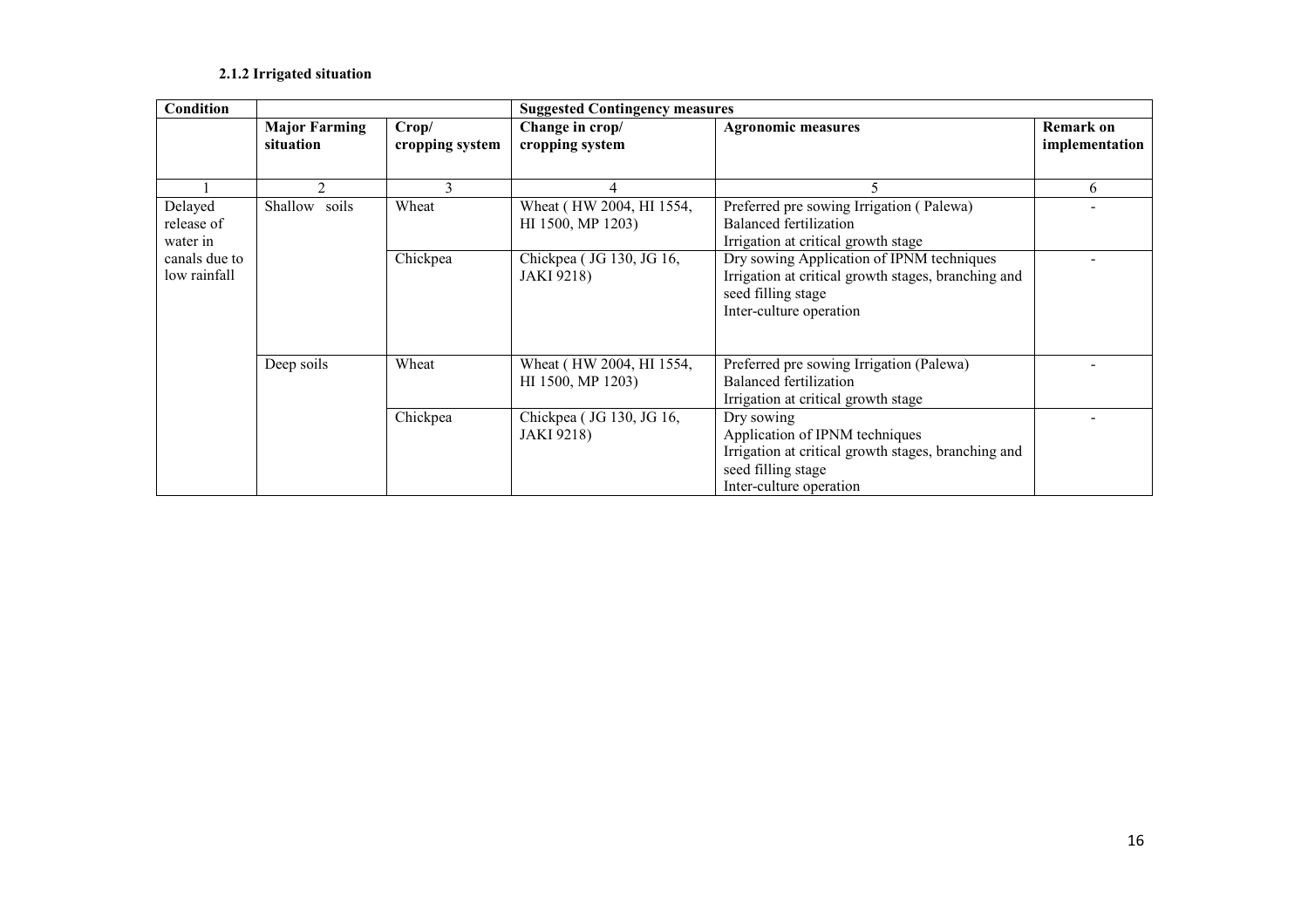| Condition           | <b>Suggested Contingency measures</b> |                   |                                                   |                                                                                                                                                      |                                    |
|---------------------|---------------------------------------|-------------------|---------------------------------------------------|------------------------------------------------------------------------------------------------------------------------------------------------------|------------------------------------|
|                     | <b>Major Farming</b><br>situation     | Crop/<br>cropping | Change in crop/<br>cropping system                | <b>Agronomic measures</b>                                                                                                                            | <b>Remark on</b><br>implementation |
|                     |                                       | system            |                                                   |                                                                                                                                                      |                                    |
|                     | $\mathfrak{D}$                        |                   | 4                                                 |                                                                                                                                                      | 6                                  |
| Limited release of  | Shallow soils                         | Wheat             | Wheat (HW 2004, HI                                | Preferred pre sowing Irrigation (Palewa)                                                                                                             |                                    |
| water in canals due |                                       |                   | 1554, HI 1500, MP                                 | <b>Balanced fertilization</b>                                                                                                                        |                                    |
| to low rainfall     |                                       |                   | 1203)                                             | Irrigation at critical growth stage                                                                                                                  |                                    |
|                     |                                       | Chickpea          | Chickpea (JG 130, JG<br>16, JAKI 9218)            | Dry sowing Application of IPNM techniques<br>Irrigation at critical growth stages, branching and<br>seed filling stage<br>Inter-culture operation    |                                    |
|                     | Deep soils                            | Wheat             | Wheat (HW 2004, HI)<br>1554, HI 1500, MP<br>1203) | Preferred pre sowing Irrigation (Palewa)<br>Balanced fertilization<br>Irrigation at critical growth stage                                            |                                    |
|                     |                                       | Chickpea          | Chickpea (JG 130, JG<br>16, JAKI 9218)            | Dry sowing<br>Application of IPNM techniques<br>Irrigation at critical growth stages, branching and<br>seed filling stage<br>Inter-culture operation |                                    |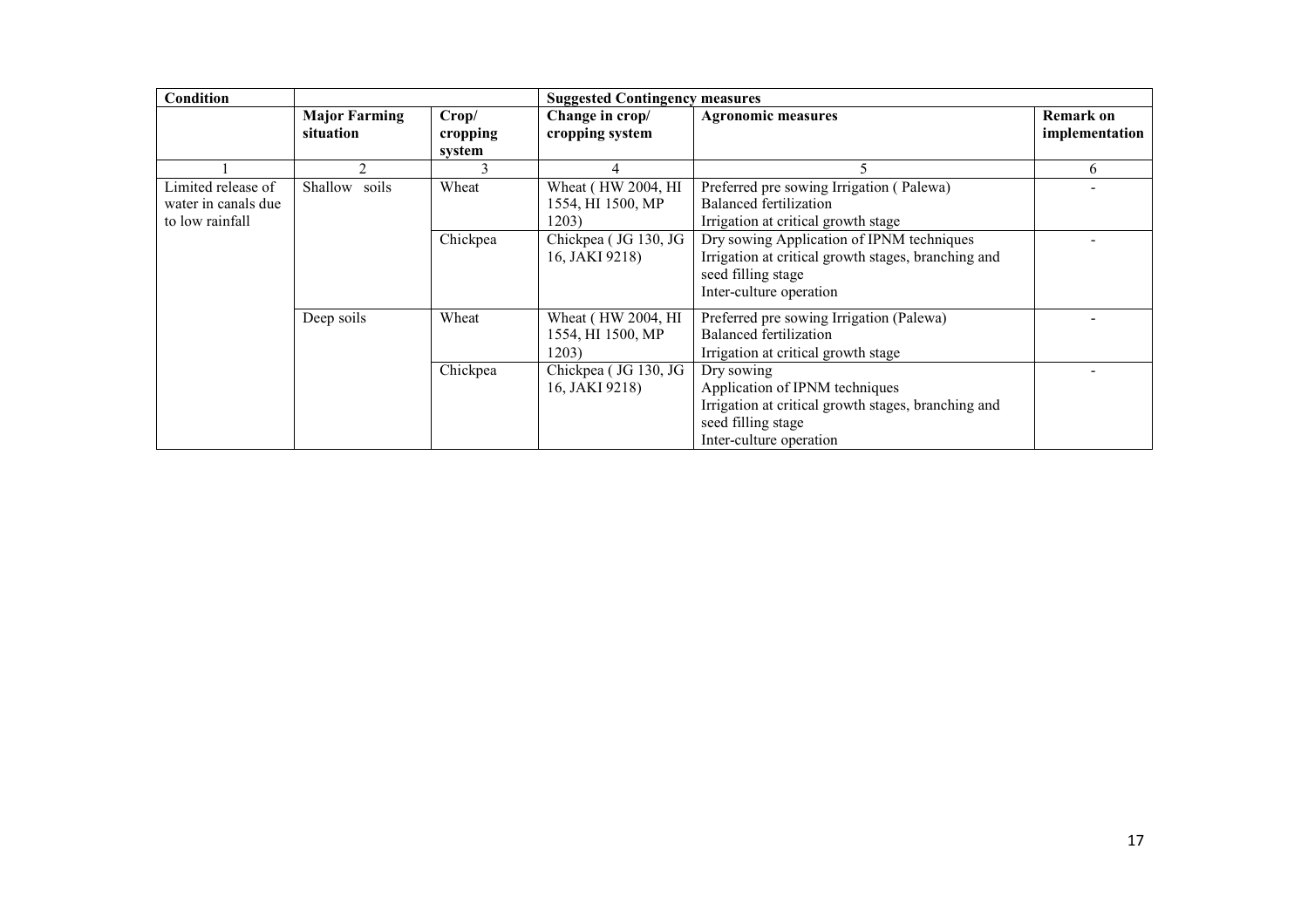| <b>Condition</b>                                                                    |                                   | <b>Suggested Contingency measures</b> |                                                  |                                                                                                                                                      |                             |  |
|-------------------------------------------------------------------------------------|-----------------------------------|---------------------------------------|--------------------------------------------------|------------------------------------------------------------------------------------------------------------------------------------------------------|-----------------------------|--|
|                                                                                     | <b>Major Farming</b><br>situation | Crop/<br>cropping<br>system           | Change in crop/<br>cropping system               | <b>Agronomic measures</b>                                                                                                                            | Remark on<br>implementation |  |
|                                                                                     | 2                                 | 3                                     | $\overline{4}$                                   | 5                                                                                                                                                    | 6                           |  |
| Non release of water in<br>canals under delayed<br>onset of monsoon in<br>catchment | Shallow soils                     | Wheat                                 | Wheat (HW 2004, HI<br>1554, HI 1500, MP<br>1203) | Preferred pre sowing Irrigation<br>(Palewa)<br>Balanced fertilization<br>Irrigation at critical growth stage                                         |                             |  |
|                                                                                     |                                   | Chickpea                              | Chickpea (JG 130, JG<br>16, JAKI 9218)           | Dry sowing Application of IPNM techniques<br>Irrigation at critical growth stages, branching<br>and seed filling stage<br>Inter-culture operation    |                             |  |
|                                                                                     | Deep soils                        | Wheat                                 | Wheat (HW 2004, HI<br>1554, HI 1500, MP<br>1203) | Preferred pre sowing Irrigation (Palewa)<br><b>Balanced fertilization</b><br>Irrigation at critical growth stage                                     |                             |  |
|                                                                                     |                                   | Chickpea                              | Chickpea (JG 130, JG<br>16, JAKI 9218)           | Dry sowing<br>Application of IPNM techniques<br>Irrigation at critical growth stages, branching<br>and seed filling stage<br>Inter-culture operation |                             |  |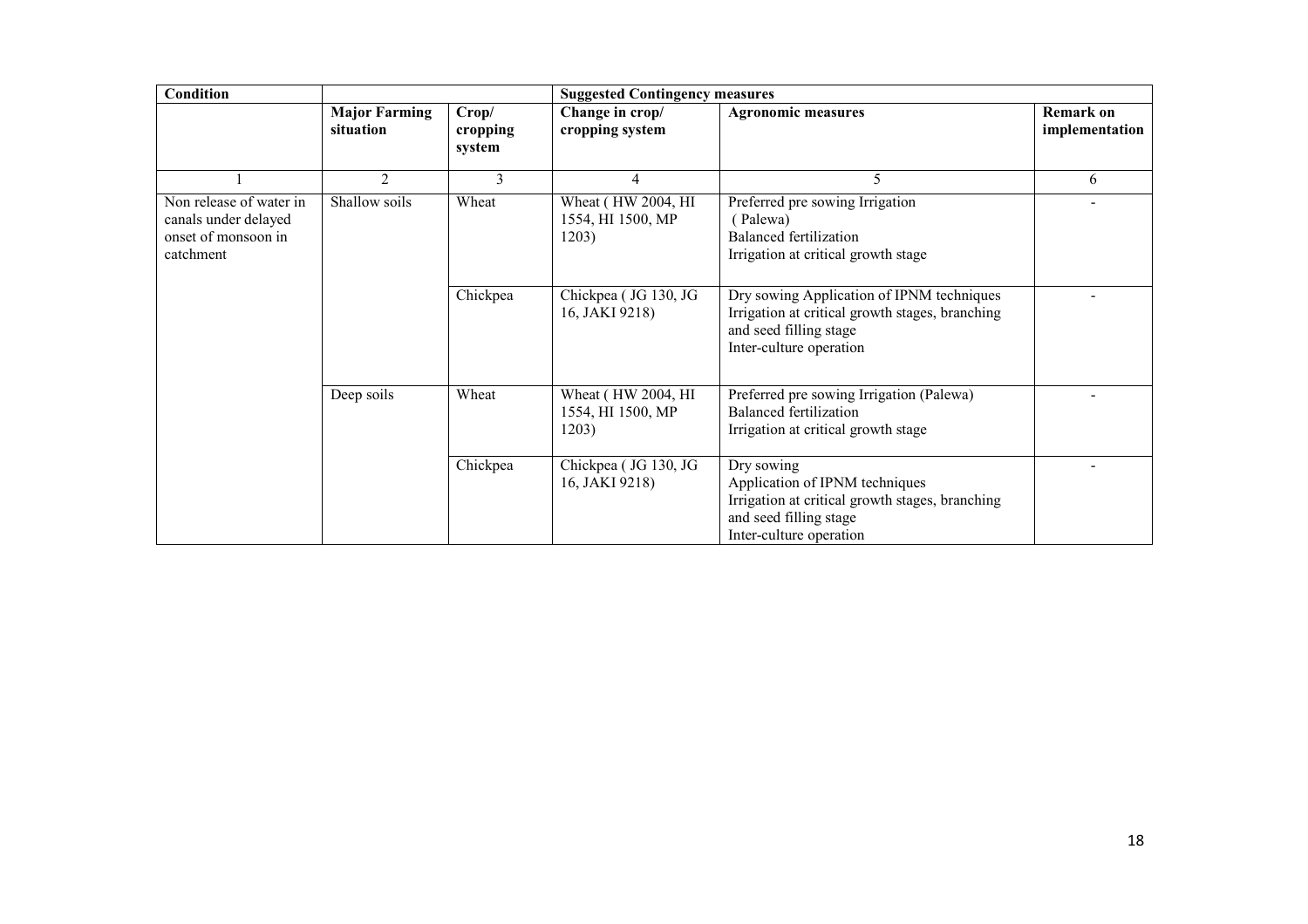| <b>Condition</b>                                                                |                                   |                             | <b>Suggested Contingency measures</b>            |                                                                                                                                                      |                                        |  |
|---------------------------------------------------------------------------------|-----------------------------------|-----------------------------|--------------------------------------------------|------------------------------------------------------------------------------------------------------------------------------------------------------|----------------------------------------|--|
|                                                                                 | <b>Major Farming</b><br>situation | Crop/<br>cropping<br>system | Change in<br>crop/cropping system                | <b>Agronomic measures</b>                                                                                                                            | <b>Remark on</b><br>implementa<br>tion |  |
|                                                                                 |                                   |                             |                                                  |                                                                                                                                                      | 6                                      |  |
| Lack of inflows into<br>tank due to<br>insufficient/delayed<br>onset of monsoon | Shallow soils                     | Wheat                       | Wheat (HW 2004, HI<br>1554, HI 1500, MP<br>1203) | Preferred pre sowing Irrigation<br>(Palewa)<br>Balanced fertilization<br>Irrigation at critical growth stage                                         |                                        |  |
|                                                                                 |                                   | Chickpea                    | Chickpea (JG 130, JG<br>16, JAKI 9218)           | Dry sowing Application of IPNM techniques<br>Irrigation at critical growth stages, branching<br>and seed filling stage<br>Inter-culture operation    |                                        |  |
|                                                                                 | Deep soils                        | Wheat                       | Wheat (HW 2004, HI<br>1554, HI 1500, MP<br>1203) | Preferred pre sowing Irrigation (Palewa)<br>Balanced fertilization<br>Irrigation at critical growth stage                                            |                                        |  |
|                                                                                 |                                   | Chickpea                    | Chickpea (JG 130, JG<br>16, JAKI 9218)           | Dry sowing<br>Application of IPNM techniques<br>Irrigation at critical growth stages, branching<br>and seed filling stage<br>Inter-culture operation |                                        |  |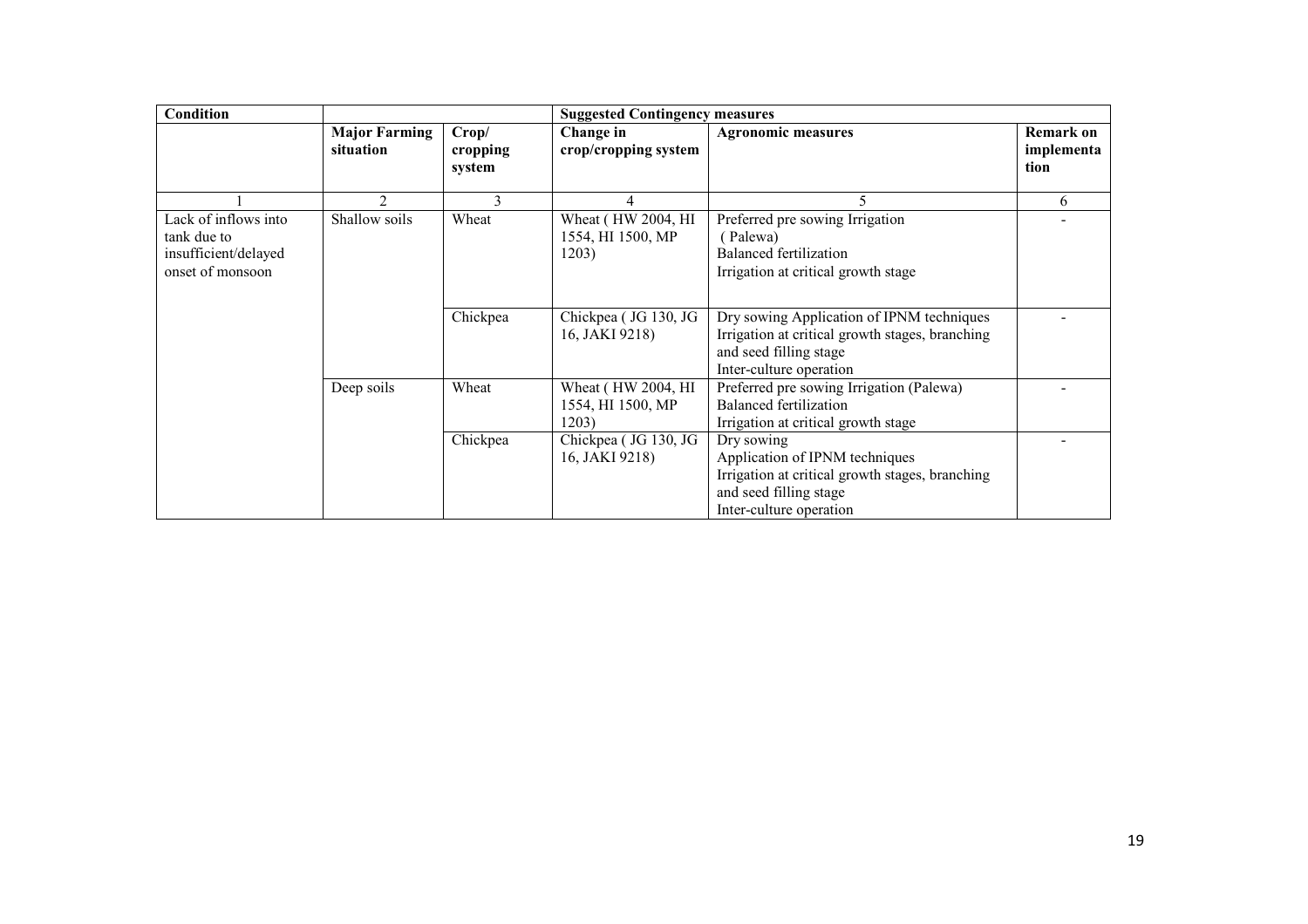| <b>Condition</b> | Major<br>Farming | Crop/<br>cropping | Change in crop/<br>cropping system | <b>Agronomic measures</b>                           | <b>Remark on</b><br>implementation |
|------------------|------------------|-------------------|------------------------------------|-----------------------------------------------------|------------------------------------|
|                  | situation        | system            |                                    |                                                     |                                    |
|                  | 2                | 3                 |                                    |                                                     | 6                                  |
| Insufficient     | Shallow soils    | Wheat             | Wheat (HW 2004, HI)                | • Preferred pre sowing Irrigation (Palewa)          |                                    |
| ground water     |                  |                   | 1554, HI 1500, MP 1203)            | • Balanced fertilization                            |                                    |
| recharge due to  |                  | Chickpea          | Chickpea (JG 130, JG 16,           | • Irrigation at critical growth stage               |                                    |
| low rainfall     |                  |                   | <b>JAKI</b> 9218)                  | • Dry sowing Application of IPNM techniques         |                                    |
|                  |                  |                   |                                    | Irrigation at critical growth stages, branching and |                                    |
|                  |                  |                   |                                    | seed filling stage                                  |                                    |
|                  |                  |                   |                                    | Inter-culture operation                             |                                    |
|                  | Deep soils       | Wheat             | Wheat (HW 2004, HI                 | • Preferred pre sowing Irrigation (Palewa)          |                                    |
|                  |                  |                   | 1554, HI 1500, MP 1203)            | • Balanced fertilization                            |                                    |
|                  |                  |                   |                                    | • Irrigation at critical growth stage               |                                    |
|                  |                  | Chickpea          | Chickpea (JG 130, JG 16,           | $\bullet$ Dry sowing                                |                                    |
|                  |                  |                   | <b>JAKI</b> 9218)                  | • Application of IPNM techniques                    |                                    |
|                  |                  |                   |                                    | Irrigation at critical growth stages, branching and |                                    |
|                  |                  |                   |                                    | seed filling stage                                  |                                    |
|                  |                  |                   |                                    | Inter-culture operation                             |                                    |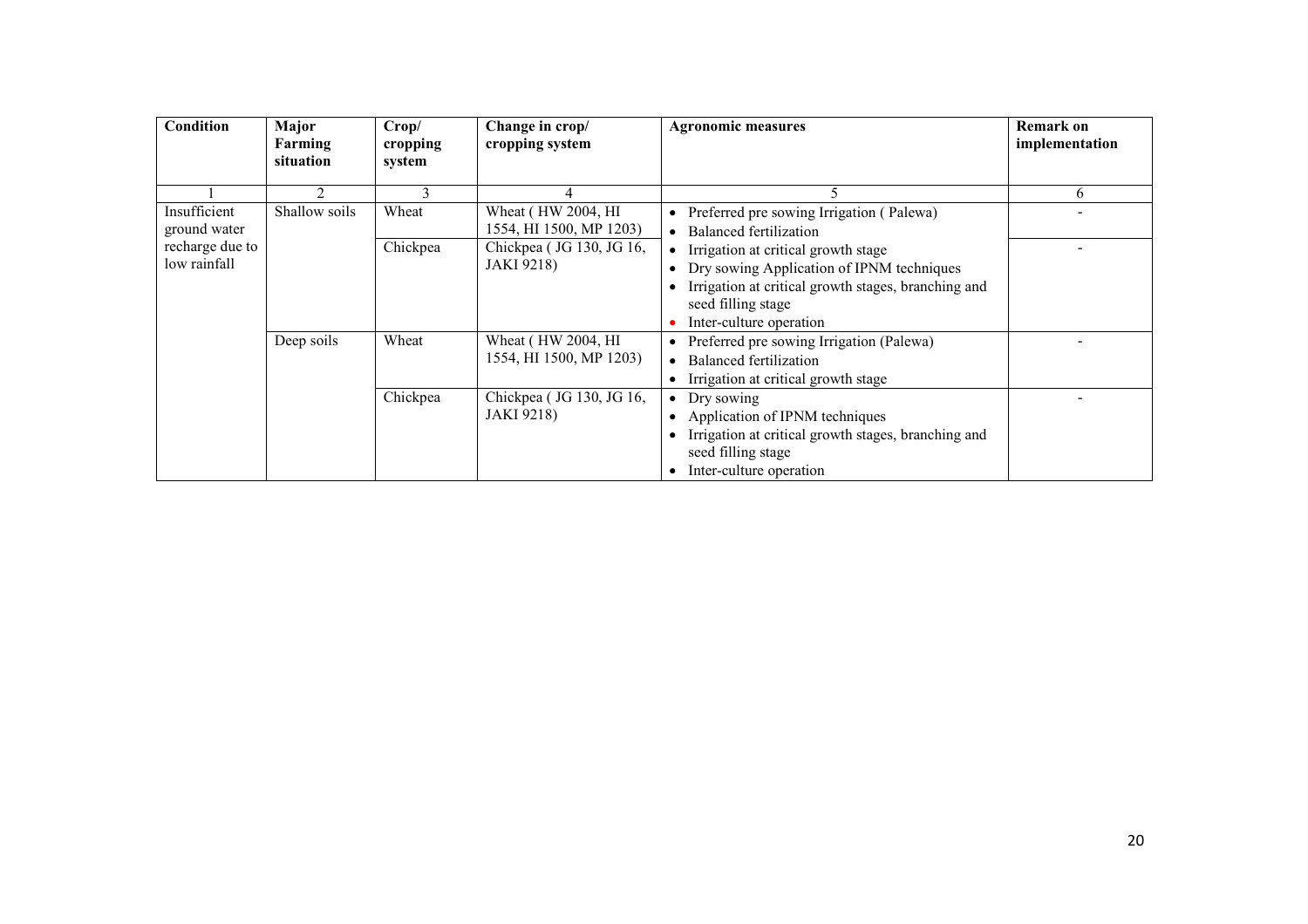2.2 Unusual rains (untimely, unseasonal etc) (for both rainfed and irrigated situations)

| <b>Condition</b>                                                        | <b>Suggested contingency measure</b>                                                                                                                                                                                                                                                                  |                                                                                                                                                                                                                                |                                                                                                                                                                                                         |                                                                                                                                                                                            |  |
|-------------------------------------------------------------------------|-------------------------------------------------------------------------------------------------------------------------------------------------------------------------------------------------------------------------------------------------------------------------------------------------------|--------------------------------------------------------------------------------------------------------------------------------------------------------------------------------------------------------------------------------|---------------------------------------------------------------------------------------------------------------------------------------------------------------------------------------------------------|--------------------------------------------------------------------------------------------------------------------------------------------------------------------------------------------|--|
| Continuous high rainfall in a<br>short span leading to water<br>logging | Vegetative stage <sup>k</sup>                                                                                                                                                                                                                                                                         | Flowering stage <sup>1</sup>                                                                                                                                                                                                   | Crop maturity stage $m$                                                                                                                                                                                 | Post harvest <sup>n</sup>                                                                                                                                                                  |  |
|                                                                         | $\overline{2}$                                                                                                                                                                                                                                                                                        | 3                                                                                                                                                                                                                              | 4                                                                                                                                                                                                       | 5                                                                                                                                                                                          |  |
| Crop1 (specify) Maize                                                   | • Drain excess water with proper<br>drainage system<br>Crop sowing in FIRB system, Gap<br>filling with improved varieties<br>Inter culture agter draining excess<br>$\bullet$<br>water to improve the soil aeration<br>• Top dressing of 20-30 kg N/ha<br>toregain lost vigor                         | • Dain excess water with<br>proper drainage system<br>• Apply 20-30 kg N/ha in the<br>form of urea for good cob<br>formation.                                                                                                  | Drain excess water with<br>proper drainage system<br>Harvest green cobs for<br>$\bullet$<br>marketing<br>use sulphur spray for<br>control of fungal<br>infection Harvest the<br>cobs on clear sunny day | • Protect the harvest<br>crop to rains by<br>keeping in safe place<br>drying of seed in<br>$\bullet$<br>threshing floor before<br>bagging and storage                                      |  |
| Crop2 Cotton                                                            | • Drain excess water with proper<br>drainage<br>Sow the cropin FIRB system<br>$\bullet$<br>Interculture at optimum moisture<br>content to loosen and to aerate the<br>soil and to control weeds<br>• Use $20-30$ kg N/ha in the form<br>of, urea for better vegetative growth.                        | • Drain excess water with<br>proper drainage<br>• Apply 20-30 kg N/ha in the<br>form of urea for good<br>flower formation.<br>Spray planofix for flower<br>$\bullet$<br>drop control.                                          | • Drain excess water<br>with proper drainage<br>• Dry wet cotton and<br>market immediately<br>Spray 1% KNo3<br>$\bullet$<br>picking should be done<br>on clear sunny day                                | • Protect the harvest<br>crop to from rains<br>• Proper storage of<br>picked cotton to avoid<br>wetting and<br>maintaining the<br>quality of lint                                          |  |
| Crop3 Soybean                                                           | • Drain excess water as early as<br>possible<br>Sow the crop in ridge and furrow<br>$\bullet$<br>system<br>• Take up interculture at optimum<br>moisture condition to loosen and<br>aerate the soil and to control weeds.<br>Spray 2% urea or<br>Top dress 10kgn/ha to the crop to<br>gain losr vigor | • Drain excess water as early<br>as possible<br>Spray planofix for flower<br>$\bullet$<br>drop control.<br>• Take up interculture at<br>optimum moisture<br>condition to loosen and<br>aerate the soil and to<br>control weeds | Drain excess water as<br>$\bullet$<br>early as possible<br>use sulphur spray for<br>control of fungal<br>infection<br>Allow the crop to dry<br>completely before<br>harvesting                          | • Protect the harvest<br>crop from rains,<br>$\bullet$ Quick drying<br>followed by threshing<br>Dry the grain to<br>$\bullet$<br>proper moisture<br>content before<br>bagging and storing. |  |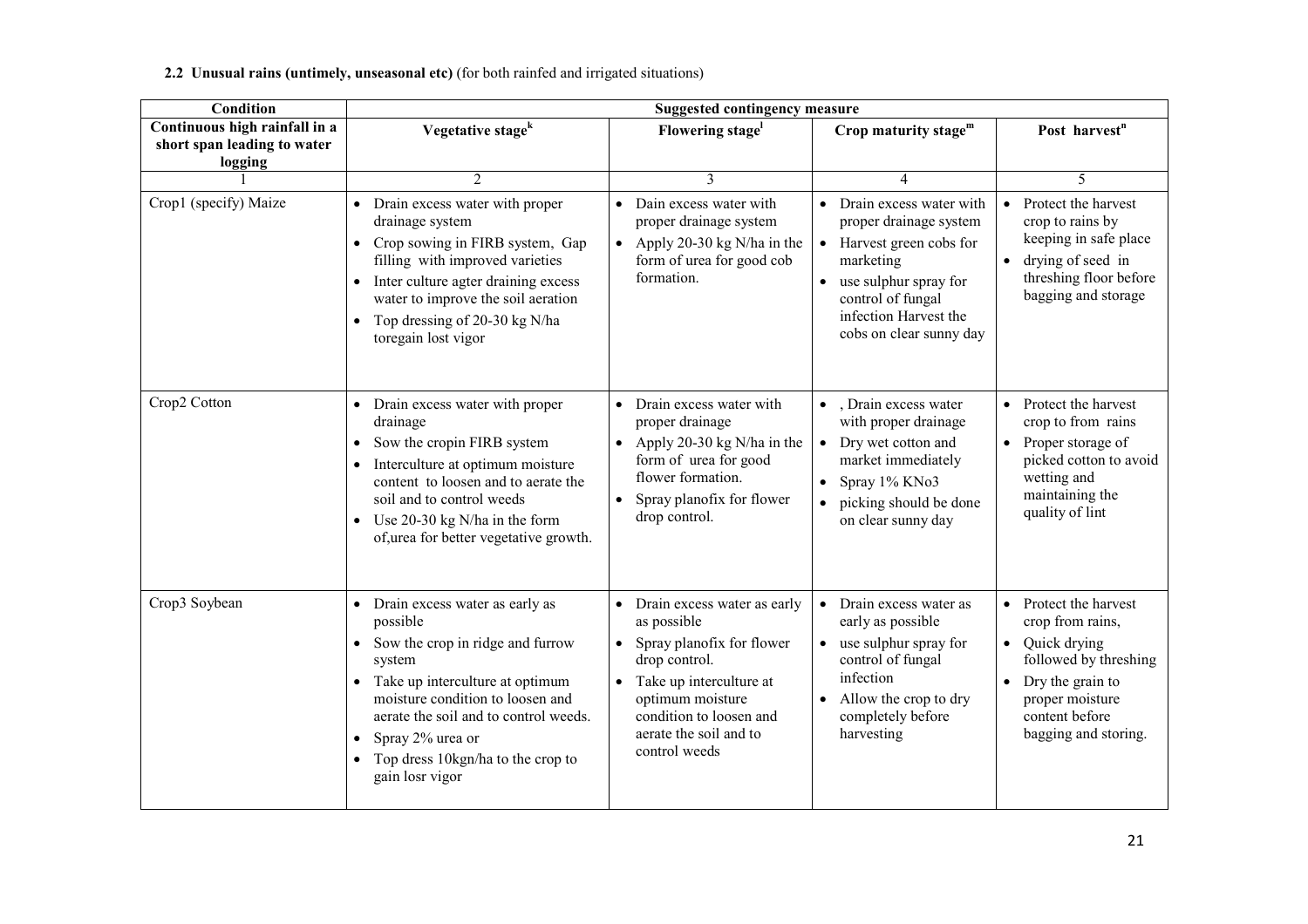| Condition                                                               | <b>Suggested contingency measure</b>                                                                                                                                                                                                                                                                                                                                                                                                                                                                          |                                                                                                                                                                                                                            |                                                                                                                                                                                |                                                                                                                                                                                                 |
|-------------------------------------------------------------------------|---------------------------------------------------------------------------------------------------------------------------------------------------------------------------------------------------------------------------------------------------------------------------------------------------------------------------------------------------------------------------------------------------------------------------------------------------------------------------------------------------------------|----------------------------------------------------------------------------------------------------------------------------------------------------------------------------------------------------------------------------|--------------------------------------------------------------------------------------------------------------------------------------------------------------------------------|-------------------------------------------------------------------------------------------------------------------------------------------------------------------------------------------------|
| Continuous high rainfall in a<br>short span leading to water<br>logging | Vegetative stage <sup>k</sup>                                                                                                                                                                                                                                                                                                                                                                                                                                                                                 | Flowering stage <sup>1</sup>                                                                                                                                                                                               | Crop maturity stage <sup>m</sup>                                                                                                                                               | Post harvest <sup>n</sup>                                                                                                                                                                       |
|                                                                         | $\overline{2}$                                                                                                                                                                                                                                                                                                                                                                                                                                                                                                | 3                                                                                                                                                                                                                          | 4                                                                                                                                                                              | 5                                                                                                                                                                                               |
| Crop4 Black gram                                                        | Drain excess water with proper<br>$\bullet$<br>drainage<br>Sow the crop in FIRB system<br>$\bullet$<br>Interculture at optimum moisture<br>$\bullet$<br>content to loosen and to aerate the<br>soil and to control weeds<br>• Use 20-30 kg N/ha in the form<br>of, urea for better vegetative growth.                                                                                                                                                                                                         | • Drain excess water as early<br>as possible<br>• Spray planofix for flower<br>drop control.<br>• Take up interculture at<br>optimum moisture<br>condition to loosen and<br>aerate the soil and to<br>control weeds        | Drain excess water as<br>early as possible<br>use sulphur spray for<br>$\bullet$<br>control of fungal<br>infection<br>Allow the crop to dry<br>completely before<br>harvesting | . Protect the harvest<br>$\bullet$<br>crop from rains,<br>• Quick drying<br>followed by threshing<br>Dry the grain to<br>$\bullet$<br>proper moisture<br>content before<br>bagging and storing. |
| Crop5 Paddy                                                             | · Drain excess water as early as possible<br>• Take up gap filling either with available<br>nursery or by splitting the tillers from<br>surviving hills<br>Give nitrogenous fertilizer $(20-30 \text{ kgN})$<br>$+10$ kg K/ha after drainage of excess<br>water                                                                                                                                                                                                                                               | · Drain excess water as early as<br>possible<br>• Give nitrogenous fertilizer<br>$(20-30 \text{ kgN} + 10 \text{ kg K/ha})$<br>after drainage of excess<br>water                                                           | • Drain excess water as early<br>as possible<br>• use sulphur spray for<br>control of fungal<br>infection                                                                      | • Protect the harvest crop<br>from rains,<br>• Spray common slat of<br>5% on panicles to<br>prevent germination<br>and spoilage of straw<br>from moulds                                         |
| Horticulture<br>Crop1 (specify) Tomato                                  | • Drain the excess water as soon as<br>possible<br>• Spray Urea 2% solution 2-3 times.<br>• Topdressing of booster dose of 12 kg<br>$MOP + 30$ kg Urea per acre as soon as<br>possible.<br>• Gap filling may be taken up if the plants<br>are two weeks old and sowing window<br>is still available for the crop.<br>• In case of severe damage (considered as<br>complete economical loss), and the<br>contingency period is between June to<br>August, sowing of best alternative crop<br>must be taken up. | • Drain the excess water as soon<br>as possible<br>• Spray Urea 2% solution 2-3<br>times.<br>• Topdressing of booster dose of<br>$10 \text{ kg} \text{ MOP} + 30 \text{ kg} \text{ Urea}$<br>per acre as soon as possible. | • Drain the excess water as<br>soon as possible<br>• Harvest the marketable<br>fruits in a clear sunny<br>day'                                                                 | • Store the harvested fruits<br>in well ventilated place<br>temporarily before it<br>can be marketed.<br>• Market the fruits as soon<br>as possible.                                            |
| Crop2 Onion                                                             | Drain the excess water as soon as<br>possible                                                                                                                                                                                                                                                                                                                                                                                                                                                                 | Drain the excess water as<br>soon as possible                                                                                                                                                                              | Drain the excess water<br>$\bullet$<br>as soon as possible                                                                                                                     | Dry the rhizomes on<br>concrete floor or use                                                                                                                                                    |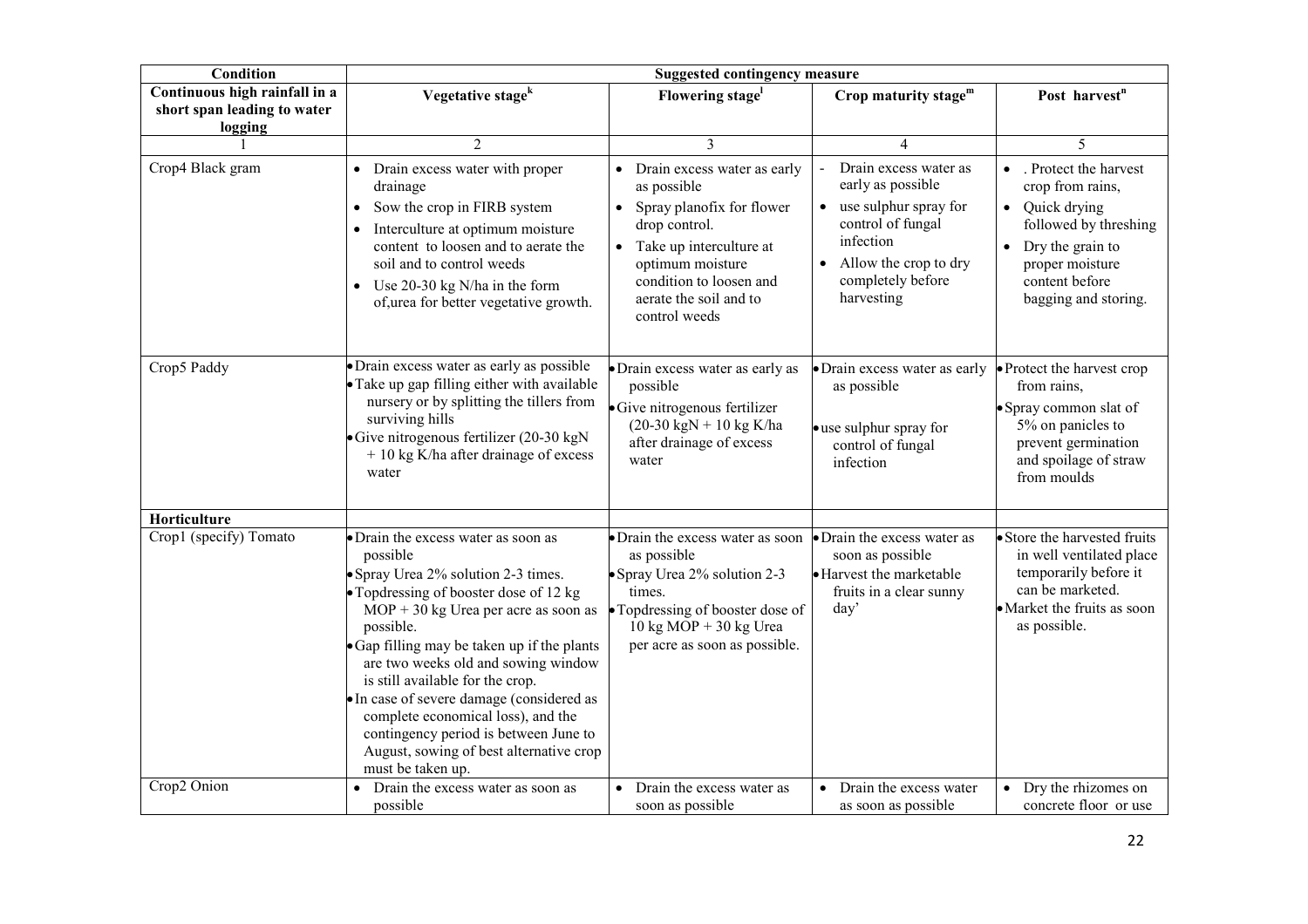| <b>Condition</b>                                                        |                                                                                                                                                                                                                                                                                                                                                                                                                                                                                                      | <b>Suggested contingency measure</b>                                                                                                                                                         |                                                                                                                      |                                                                                                                                                                                                                                                           |
|-------------------------------------------------------------------------|------------------------------------------------------------------------------------------------------------------------------------------------------------------------------------------------------------------------------------------------------------------------------------------------------------------------------------------------------------------------------------------------------------------------------------------------------------------------------------------------------|----------------------------------------------------------------------------------------------------------------------------------------------------------------------------------------------|----------------------------------------------------------------------------------------------------------------------|-----------------------------------------------------------------------------------------------------------------------------------------------------------------------------------------------------------------------------------------------------------|
| Continuous high rainfall in a<br>short span leading to water<br>logging | Vegetative stage <sup>k</sup>                                                                                                                                                                                                                                                                                                                                                                                                                                                                        | Flowering stage                                                                                                                                                                              | Crop maturity stage <sup>m</sup>                                                                                     | Post harvest <sup>n</sup>                                                                                                                                                                                                                                 |
|                                                                         | $\overline{c}$                                                                                                                                                                                                                                                                                                                                                                                                                                                                                       | 3                                                                                                                                                                                            | 4                                                                                                                    | 5                                                                                                                                                                                                                                                         |
|                                                                         | Spray Urea 2% or 1% KNO <sub>3</sub><br>followed by Ferrous Sulphate 0.5%<br>+ Citric Acid 0.1 % solution 2-3<br>times.<br>Topdressing of booster dose of 40 kg<br>$MOP + 50$ kg Urea along with 250<br>kg of Neem Cake per acre as soon as<br>possible.<br>In case of severe damage (considered<br>as complete economical loss or if<br>inundation is more than for four<br>days), and the contingency period is<br>between June to August, sowing of<br>best alternative crop must be taken<br>up. | Spray Urea 2% or 1%<br>$KNO3$ solution 2-3 times.                                                                                                                                            | Harvest the rhizomes<br>$\bullet$<br>when field comes to<br>normal                                                   | boilers (if available)<br>for processing<br>immediately<br>• Grade and separate<br>the rotten and mould<br>affected rhizomes.<br>Pack the dried<br>material in gunny<br>bags disinfected with<br>safe insecticides<br>Store in a well<br>ventilated rooms |
| Crop3 Chilli                                                            | Drain the excess water as soon as<br>possible<br>Spray Urea 2% solution 2-3 times.<br>Topdressing of booster dose of 15 kg<br>$MOP + 30$ kg Urea per acre as soon<br>as possible.<br>Gap filling may be taken up if the<br>plants are two weeks old and sowing<br>window is still available for the crop.<br>In case of severe damage (considered<br>as complete economical loss), and<br>the contingency period is between<br>June to August, sowing of best                                        | • Drain the excess water as<br>soon as possible<br>• Spray Urea 2% solution 2-<br>3 times.<br>Topdressing of booster<br>dose of 15 kg $MOP + 30$<br>kg Urea per acre as soon as<br>possible. | Drain the excess water<br>as soon as possible<br>Harvest the matured<br>$\bullet$<br>fruits in a clear sunny<br>day. | • Dry the pods on<br>concrete floor<br>immediately after the<br>appearance of<br>sunlight (or).<br>• Use poly house solar<br>driers for quick<br>drying<br>Grade the pods and<br>market as soon as<br>possible.<br>Do not store such<br>produce for long  |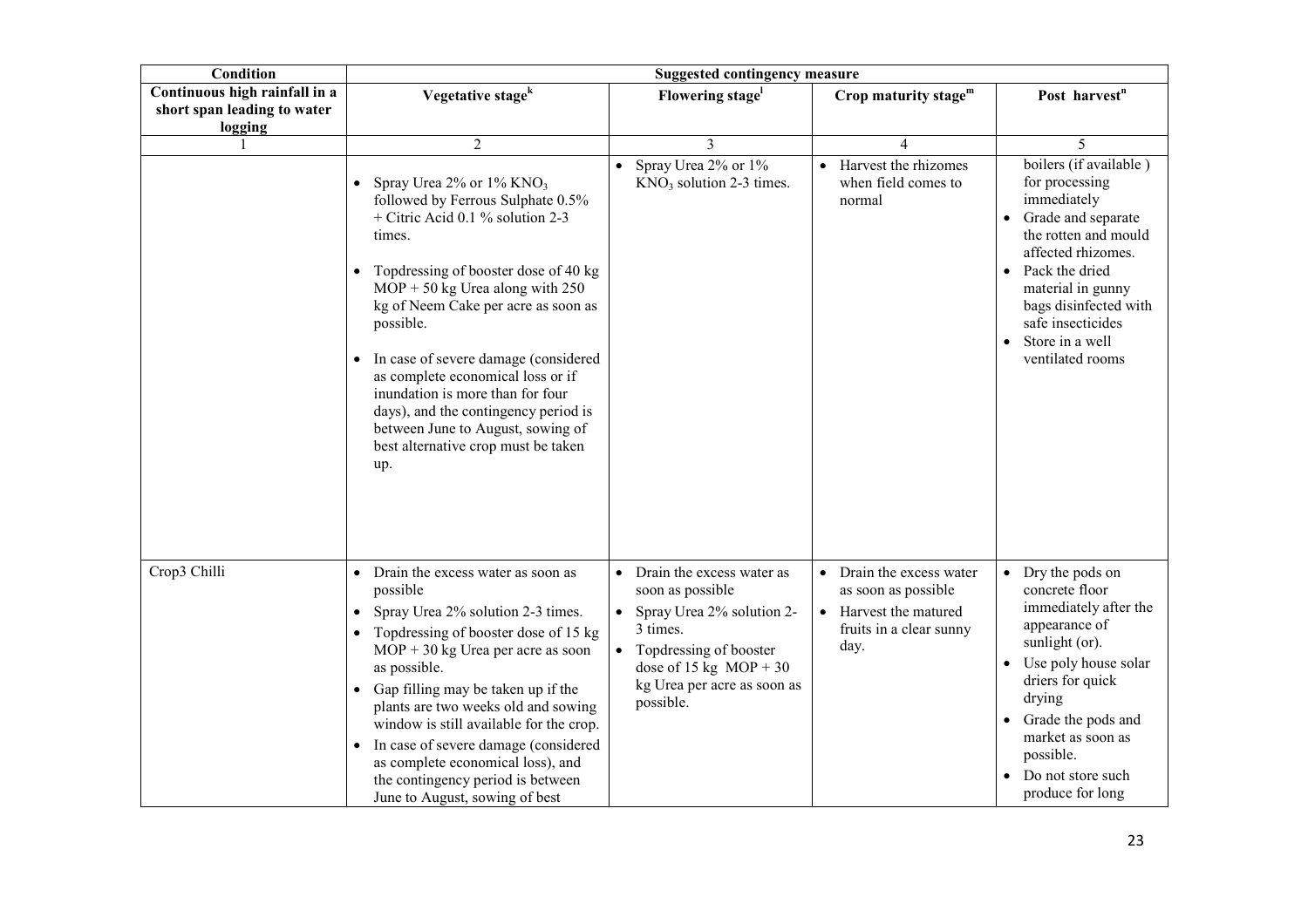| Condition                                                               | <b>Suggested contingency measure</b>                                                                                                                                                                                                                                                                                                                                                                                                                                                                                                         |                                                                                                                                                                                                                                                                                                                                              |                                                                                                                         |                                                                                                                                               |
|-------------------------------------------------------------------------|----------------------------------------------------------------------------------------------------------------------------------------------------------------------------------------------------------------------------------------------------------------------------------------------------------------------------------------------------------------------------------------------------------------------------------------------------------------------------------------------------------------------------------------------|----------------------------------------------------------------------------------------------------------------------------------------------------------------------------------------------------------------------------------------------------------------------------------------------------------------------------------------------|-------------------------------------------------------------------------------------------------------------------------|-----------------------------------------------------------------------------------------------------------------------------------------------|
| Continuous high rainfall in a<br>short span leading to water<br>logging | Vegetative stage <sup>k</sup>                                                                                                                                                                                                                                                                                                                                                                                                                                                                                                                | Flowering stage <sup>1</sup>                                                                                                                                                                                                                                                                                                                 | Crop maturity stage $m$                                                                                                 | Post harvest <sup>n</sup>                                                                                                                     |
|                                                                         | $\overline{2}$                                                                                                                                                                                                                                                                                                                                                                                                                                                                                                                               | $\overline{3}$                                                                                                                                                                                                                                                                                                                               | 4                                                                                                                       | 5                                                                                                                                             |
|                                                                         | alternative crop must be taken up.                                                                                                                                                                                                                                                                                                                                                                                                                                                                                                           |                                                                                                                                                                                                                                                                                                                                              |                                                                                                                         | periods.                                                                                                                                      |
| Crop4 Cauliflower                                                       | Drain excess water as early as<br>$\bullet$<br>possible<br>Crop sowing in FIRB system<br>$\bullet$<br>Apply urea(10-20 kg N/ha) for<br>$\bullet$<br>better vegetative growth.<br>One spray of mencozeb 75WP 2gm/l<br>$\bullet$<br>for root rot control.                                                                                                                                                                                                                                                                                      | • Drain excess water as early<br>as possible<br>• Spray planofix for flower<br>drop control,<br>• One spray of mencozeb<br>75WP 2gm/l for root rot                                                                                                                                                                                           | Drain excess water as<br>$\bullet$<br>early as possible<br>• picking the matured<br>fruits and sell it.                 |                                                                                                                                               |
| Heavy rainfall with high<br>speed winds in a short span <sup>2</sup>    | Vegetative stage <sup>k</sup>                                                                                                                                                                                                                                                                                                                                                                                                                                                                                                                | Flowering stage <sup>1</sup>                                                                                                                                                                                                                                                                                                                 | Crop maturity stage <sup>m</sup>                                                                                        | Post harvest <sup>n</sup>                                                                                                                     |
| Crop1 Maize                                                             | • Drain the excess water as early as<br>possible<br>Apply 20 kg $N + 10$ kg K /ha after<br>$\bullet$<br>draining excess water<br>Take up inter cultivation and at<br>optimum soil moisture condition to<br>loosen and aerate the soil and to<br>control weeds<br>Earthenup the crop for anchorage<br>$\bullet$<br>• Spray $KNO_3$ 1 % or water soluble<br>fertilizers like 19-19-19, 20-20-20,<br>21-21-21 at 1% to support nutrition<br>• Take up timely control measures for<br>Pink stem borer, sheath blight and<br>Turcicum leaf blight | • Drain the excess water as<br>early as possible<br>• Apply 20 kg $N + 10$ kg K<br>ha after draining excess<br>water<br>Spray $KNO_3$ 1 % or water<br>soluble fertilizers like 19-<br>19-19, 20-20-20, 21-21-21<br>at $1\%$ to support nutrition<br>Take up timely control<br>measures for sheath blight<br>and post flowering stalk<br>rots | Drain the excess water<br>$\bullet$<br>as early as possible<br>Allow the crop to dry<br>completely before<br>harvesting | Harvest the cobs after<br>$\bullet$<br>the they are dried up<br>properly. Dry the<br>grain to optimum<br>moisture condition<br>before storing |
| Crop2 Cotton                                                            | • Drain excess water with proper<br>drainage<br>Sow the cropin FIRB system<br>Interculture at optimum moisture<br>$\bullet$                                                                                                                                                                                                                                                                                                                                                                                                                  | • Drain excess water with<br>proper drainage<br>• Apply 20-30 kg N/ha in the<br>form of urea for good                                                                                                                                                                                                                                        | Drain excess water with<br>$\bullet$<br>proper drainage<br>Dry wet cotton and<br>$\bullet$<br>market immediately        | • Protect the harvest<br>crop to from rains<br>Proper storage of<br>picked cotton to                                                          |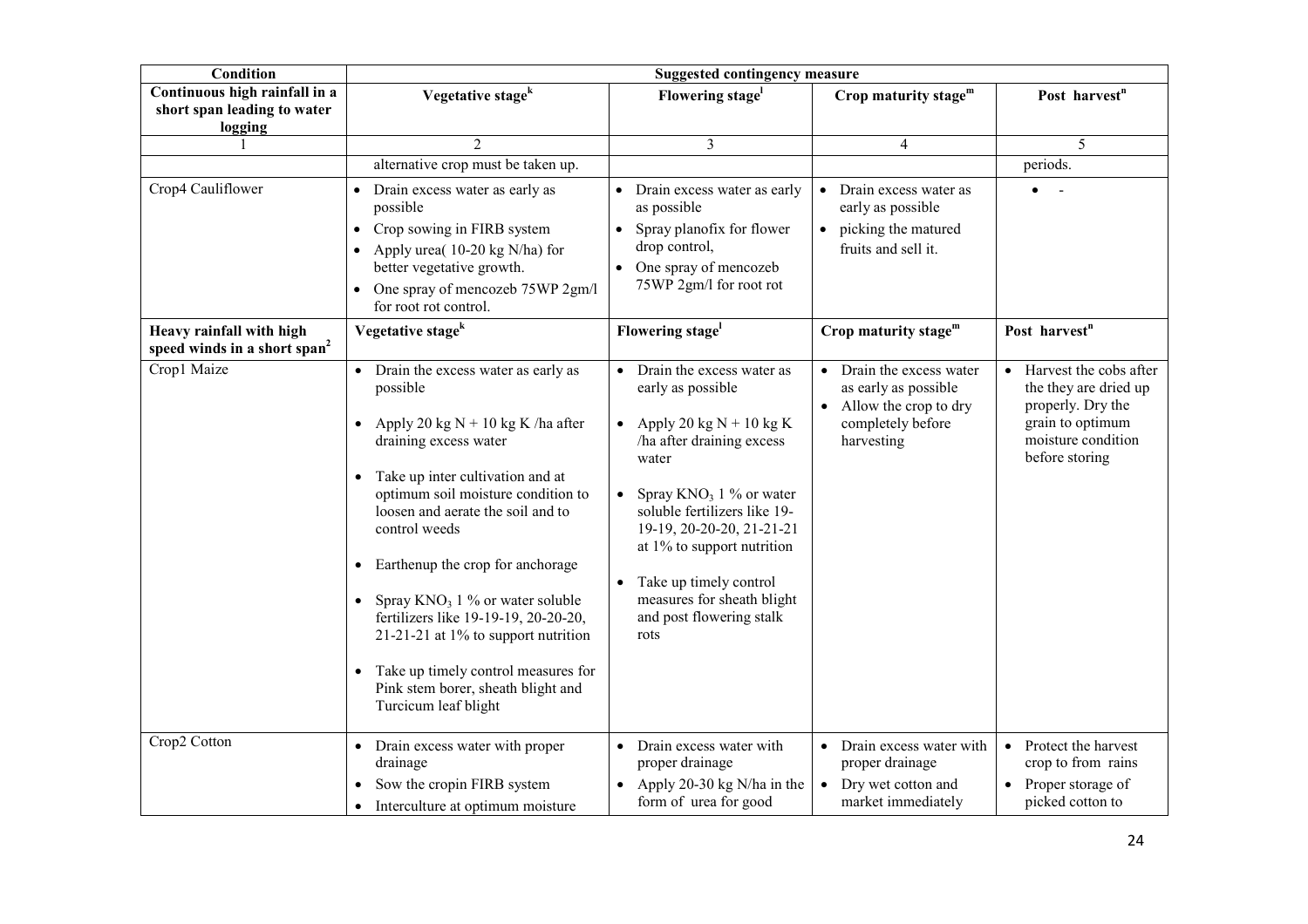| Condition                                                               | <b>Suggested contingency measure</b>                                                                                                                                                                                                                                                       |                                                                                                                                                                                                                              |                                                                                                                                                                                             |                                                                                                                                                                                               |
|-------------------------------------------------------------------------|--------------------------------------------------------------------------------------------------------------------------------------------------------------------------------------------------------------------------------------------------------------------------------------------|------------------------------------------------------------------------------------------------------------------------------------------------------------------------------------------------------------------------------|---------------------------------------------------------------------------------------------------------------------------------------------------------------------------------------------|-----------------------------------------------------------------------------------------------------------------------------------------------------------------------------------------------|
| Continuous high rainfall in a<br>short span leading to water<br>logging | Vegetative stage <sup>k</sup>                                                                                                                                                                                                                                                              | Flowering stage <sup>1</sup>                                                                                                                                                                                                 | Crop maturity stage <sup>m</sup>                                                                                                                                                            | Post harvest <sup>n</sup>                                                                                                                                                                     |
|                                                                         | $\overline{2}$                                                                                                                                                                                                                                                                             | 3                                                                                                                                                                                                                            | 4                                                                                                                                                                                           | 5                                                                                                                                                                                             |
|                                                                         | content to loosen and to aerate the<br>soil and to control weeds<br>• Use $20-30$ kg N/ha in the form<br>of, urea for better vegetative growth.                                                                                                                                            | flower formation.<br>Spray planofix for flower<br>$\bullet$<br>drop control.                                                                                                                                                 | Spray 1% KNo3<br>$\bullet$<br>picking should be done<br>$\bullet$<br>on clear sunny day                                                                                                     | avoid wetting and<br>maintaining the<br>quality of lint                                                                                                                                       |
| Crop3 Soybean                                                           | • Drain excess water as early as<br>possible<br>• Sow the crop in ridge and furrow<br>system<br>• Take up interculture at optimum<br>moisture condition to loosen and<br>aerate the soil and to control weeds.<br>Spray 2% urea or<br>Top dress 10kgn/ha to the crop to<br>gain losr vigor | Drain excess water as early<br>as possible<br>Spray planofix for flower<br>$\bullet$<br>drop control.<br>• Take up interculture at<br>optimum moisture<br>condition to loosen and<br>aerate the soil and to<br>control weeds | Drain excess water as<br>$\bullet$<br>early as possible<br>use sulphur spray for<br>$\bullet$<br>control of fungal<br>infection<br>Allow the crop to dry<br>completely before<br>harvesting | Protect the harvest<br>$\bullet$<br>crop from rains,<br>• Quick drying<br>followed by threshing<br>Dry the grain to<br>$\bullet$<br>proper moisture<br>content before<br>bagging and storing. |
| Crop4 Black gram                                                        | • Drain excess water with proper<br>drainage<br>Sow the crop in FIRB system<br>Interculture at optimum moisture<br>content to loosen and to aerate the<br>soil and to control weeds<br>• Use $20-30$ kg N/ha in the form<br>of, urea for better vegetative growth.                         | Drain excess water as early<br>as possible<br>Spray planofix for flower<br>drop control.<br>• Take up interculture at<br>optimum moisture<br>condition to loosen and<br>aerate the soil and to<br>control weeds              | Drain excess water as<br>$\bullet$<br>early as possible<br>use sulphur spray for<br>control of fungal<br>infection<br>Allow the crop to dry<br>completely before<br>harvesting              | • Protect the harvest<br>crop from rains,<br>• Quick drying<br>followed by threshing<br>• Dry the grain to<br>proper moisture<br>content before<br>bagging and storing.                       |
| Horticulture                                                            |                                                                                                                                                                                                                                                                                            |                                                                                                                                                                                                                              |                                                                                                                                                                                             |                                                                                                                                                                                               |
| Crop1 Tomato                                                            | • Drain excess water with proper<br>drainage<br>• Crop sowing in FIRB system, Apply<br>20-30 kg N/ha in the form of                                                                                                                                                                        | Drain excess water with<br>proper drainage system<br>Spray planofix for flower<br>$\bullet$<br>drop control,                                                                                                                 | Drain excess water as<br>$\bullet$<br>early as possible<br>• picking the matured<br>fruits and sell them.                                                                                   | • Harvest the produce<br>on clear sunny day                                                                                                                                                   |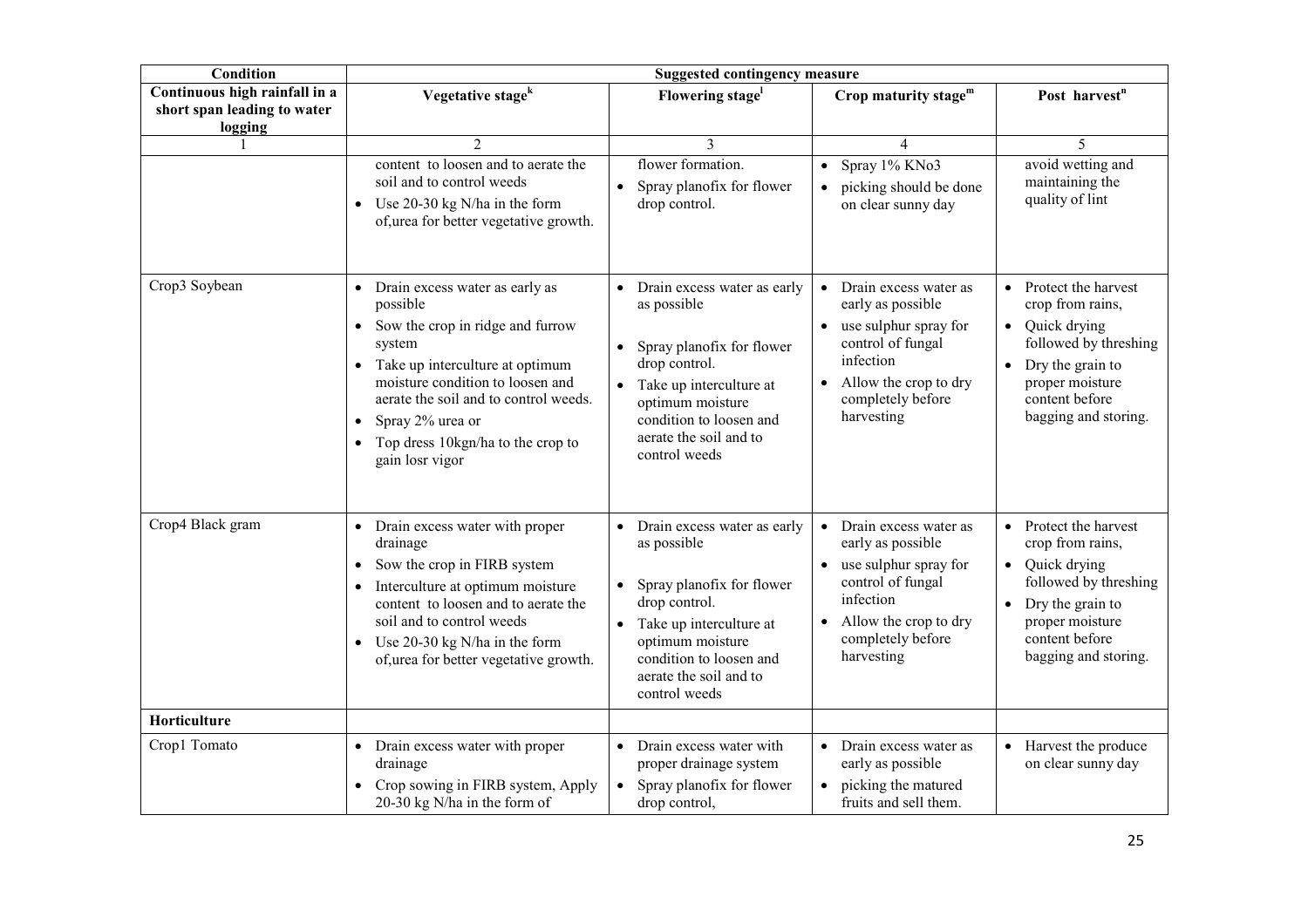| <b>Condition</b>                                                        | <b>Suggested contingency measure</b>                                                                                                                                                                                                |                                                                                                                                                                            |                                                                                                            |                                                                                                  |  |
|-------------------------------------------------------------------------|-------------------------------------------------------------------------------------------------------------------------------------------------------------------------------------------------------------------------------------|----------------------------------------------------------------------------------------------------------------------------------------------------------------------------|------------------------------------------------------------------------------------------------------------|--------------------------------------------------------------------------------------------------|--|
| Continuous high rainfall in a<br>short span leading to water<br>logging | Vegetative stage <sup>k</sup>                                                                                                                                                                                                       | Flowering stage <sup>1</sup>                                                                                                                                               | Crop maturity stage $m$                                                                                    | Post harvest <sup>n</sup>                                                                        |  |
|                                                                         | $\overline{c}$                                                                                                                                                                                                                      | 3                                                                                                                                                                          | 4                                                                                                          | 5                                                                                                |  |
|                                                                         | • Urea for better vegetative growth.<br>One spray of mencozeb 75WP 2gm/l<br>for root rot control.                                                                                                                                   | One spray of mencozeb<br>$\bullet$<br>75WP 2gm/l for root rot<br>control.                                                                                                  |                                                                                                            |                                                                                                  |  |
| Crop2 Onion                                                             | • Drain excess water with proper<br>drainage<br>Crop sowing in FIRB system,<br>$\bullet$<br>• Apply 20-30 kg N/ha in the form of<br>urea for better vegetative growth.<br>One spray of mencozeb 75WP 2gm/l<br>for root rot control. | • Drain excess water with<br>proper drainage<br>• One spray of mencozeb<br>75WP 2gm/l for root rot<br>control.                                                             | • Drain excess water with<br>proper drainage<br>• Harvest the crop and<br>shall it as soon as<br>possible. | Shift the produce in<br>$\bullet$<br>safer place<br>• Harvest the produce<br>on clear sunny day  |  |
| Crop3 Chilli                                                            | • Drain excess water with proper<br>drainage<br>• Crop sowing in FIRB system,<br>• Apply 20-30 kg N/ha in the form of<br>urea for better vegetative growth.<br>• One spray of mencozeb 75WP 2gm/l<br>for root rot control.          | Drain excess water with<br>$\bullet$<br>proper drainage<br>Spray planofix for flower<br>$\bullet$<br>drop control, and One<br>spray of mencozeb 75WP<br>2gm/l for root rot | • Drain excess water with<br>proper drainage<br>• picking the matured<br>fruits and sell them              | $\bullet$ -                                                                                      |  |
| Crop4 Cauliflower                                                       | • Drain excess water with proper<br>drainage<br>• Crop sowing in FIRB system,<br>Apply 10-20 kg n?ha in the form<br>ofurea for better vegetative growth.<br>One spray of mencozeb 75WP 2gm/l<br>$\bullet$<br>for root rot control.  | • Drain excess water with<br>proper drainage<br>Spray planofix for flower<br>$\bullet$<br>drop control, and One<br>spray of mencozeb 75WP<br>2gm/l for root rot            | • Drain excess water with<br>proper drainage<br>• picking the matured<br>fruits and shall it.              | $\bullet$ -                                                                                      |  |
| Outbreak of pests and<br>diseases due to unseasonal<br>rains            | Vegetative stage <sup>k</sup>                                                                                                                                                                                                       | Flowering stage <sup>1</sup>                                                                                                                                               | Crop maturity stage $m$                                                                                    | Post harvest <sup>n</sup>                                                                        |  |
| Crop1 Maize                                                             | • Application of proper insecticides to<br>control of sucking pest, stem borer<br>and bihar hairy caterpillar                                                                                                                       | $\bullet$ Use of fungicides to<br>control stalk rot                                                                                                                        | • Use sulphur spray for<br>control of fungal<br>infection                                                  | Proper drying of seed<br>or grains before<br>storage. use EDB<br>ampoules (one<br>ampoule $/q$ ) |  |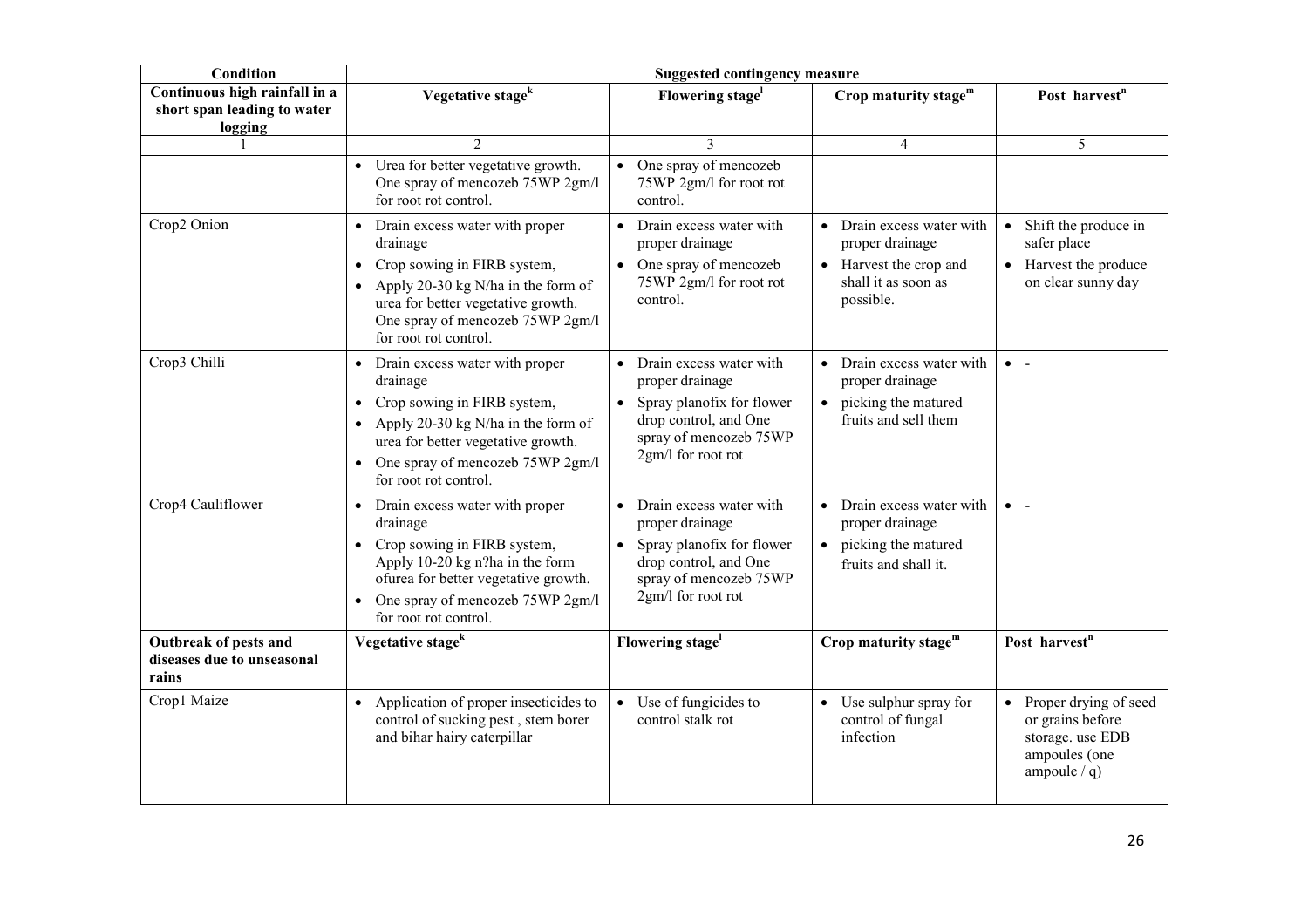| <b>Condition</b>                                                        | <b>Suggested contingency measure</b>                                                                              |                                                                                                                                                  |                                                                                                       |                                                                                                  |
|-------------------------------------------------------------------------|-------------------------------------------------------------------------------------------------------------------|--------------------------------------------------------------------------------------------------------------------------------------------------|-------------------------------------------------------------------------------------------------------|--------------------------------------------------------------------------------------------------|
| Continuous high rainfall in a<br>short span leading to water<br>logging | Vegetative stage <sup>k</sup>                                                                                     | Flowering stage <sup>1</sup>                                                                                                                     | Crop maturity stage <sup>m</sup>                                                                      | Post harvest <sup>n</sup>                                                                        |
|                                                                         | $\overline{2}$                                                                                                    | 3                                                                                                                                                | 4                                                                                                     | 5                                                                                                |
| Crop2 Cotton                                                            | • Control of sucking pest, stem borer<br>fly, americun caterpillar, control of<br>root rot and collar rot disease | Control of pink wall worm,<br>sucking pest etc. and<br>control of flower drop.                                                                   | Control of pink wall<br>worm, sucking pest etc.<br>and control of flower<br>drop.                     | Proper storage of<br>$\bullet$<br>crop harvest and<br>timely marketing.                          |
| Crop3 Soybean                                                           | Control of semi looper, blue beetle<br>$\bullet$<br>and girdle beetle                                             | Control of semi looper,<br>$\bullet$<br>blue beetle, girdle beetle,<br>tobacco caterpillar                                                       | Control of tobacco<br>caterpillar, control of<br>fungal infection use<br>sulphur dust.                | Proper drying of seed<br>or grains before<br>storage.                                            |
| Crop4 Black gram                                                        | • Control of semi looper, blue beetle                                                                             | Control of semi looper,<br>blue bitle, tobacco<br>caterpillar                                                                                    | Pick the mature pods<br>and proper drying it,<br>control the fungal<br>infection use sulphur<br>dust. | Proper drying of seed<br>or grains before<br>storage. use EDB<br>ampoules (one<br>ampoule $/q$ ) |
| Horticulture                                                            |                                                                                                                   |                                                                                                                                                  |                                                                                                       |                                                                                                  |
| Crop1 Tomato                                                            | • One spray of mencozeb 75WP 2gm/l<br>for root rot control, control of<br>sucking pests and stem borer.           | Control the root rot and<br>$\bullet$<br>early blight, control of<br>sucking pests and stem<br>borer and fruit borer<br>control the flower drop. | Picking the mature<br>fruits and sold. Control<br>the fruit drop. Control<br>the late blight          |                                                                                                  |
| Crop2 Onion                                                             | • Control of white grub and fungal<br>disease                                                                     | Control of white grub and<br>$\bullet$<br>fungal disease                                                                                         | Control the rotting of<br>bulbs. Harvest the crop<br>and proper dying it.                             | Proper drying the<br>crop and store it<br>proper way.                                            |
| Crop3 Chilli                                                            | • Control the sucking pest, stem borer<br>and root rot and anthracnose disease                                    | Control the sucking pest,<br>$\bullet$<br>caterpillar and root rot and<br>anthracnose disease and<br>flower drop.                                | Control the fungal<br>infection.                                                                      | Proper drying of<br>$\bullet$<br>chilli and store it.                                            |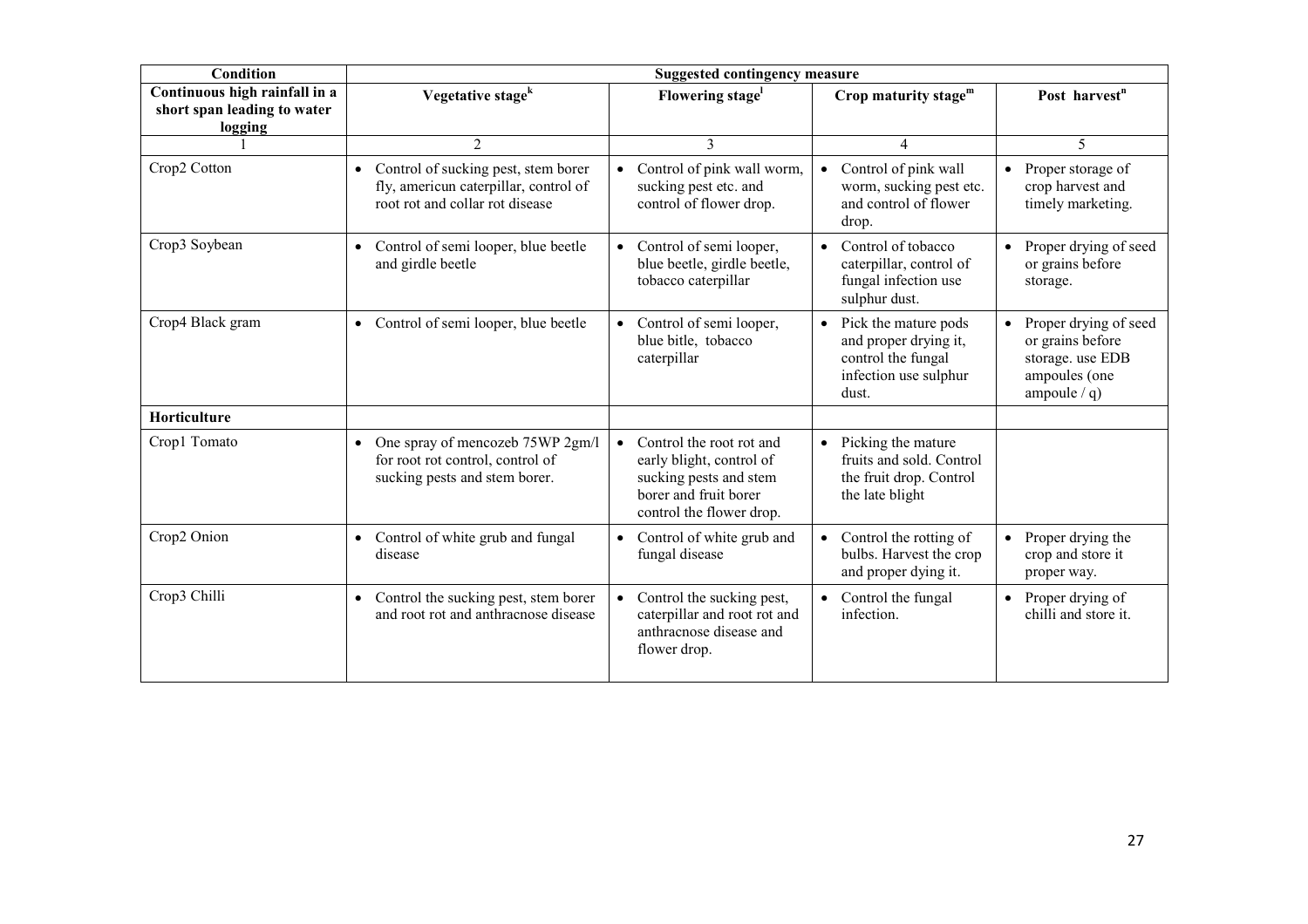#### 2.3 Floods - NA

| <b>Condition</b>                                            | Suggested contingency measure <sup>o</sup> |                         |                           |            |
|-------------------------------------------------------------|--------------------------------------------|-------------------------|---------------------------|------------|
| Transient water logging/ partial<br>inundation <sup>1</sup> | Seedling / nursery stage                   | <b>Vegetative stage</b> | <b>Reproductive stage</b> | At harvest |
| Crop1 (specify)                                             |                                            |                         |                           |            |
| Crop2                                                       |                                            |                         |                           |            |
| Crop3                                                       |                                            |                         |                           |            |
| Crop4                                                       |                                            |                         |                           |            |
| Crop5                                                       |                                            |                         |                           |            |
| Horticulture                                                |                                            |                         |                           |            |
| Crop1 (specify)                                             |                                            |                         |                           |            |
| Crop2                                                       |                                            |                         |                           |            |
| Crop3                                                       |                                            |                         |                           |            |
| Continuous submergence<br>for more than 2 days <sup>2</sup> |                                            |                         |                           |            |
| Crop1                                                       |                                            |                         |                           |            |
| Crop2                                                       |                                            |                         |                           |            |
| Crop3                                                       |                                            |                         |                           |            |
| Crop4                                                       |                                            |                         |                           |            |
| Crop5                                                       |                                            |                         |                           |            |
| Horticulture                                                |                                            |                         |                           |            |
| Crop1 (specify)                                             |                                            |                         |                           |            |
| Crop2                                                       |                                            |                         |                           |            |
| Crop3                                                       |                                            |                         |                           |            |
| Sea water intrusion <sup>3</sup>                            |                                            |                         |                           |            |
| Crop1                                                       |                                            |                         |                           |            |
| Crop2                                                       |                                            |                         |                           |            |
| Crop3                                                       |                                            |                         |                           |            |
| Crop4                                                       |                                            |                         |                           |            |
| Crop5                                                       |                                            |                         |                           |            |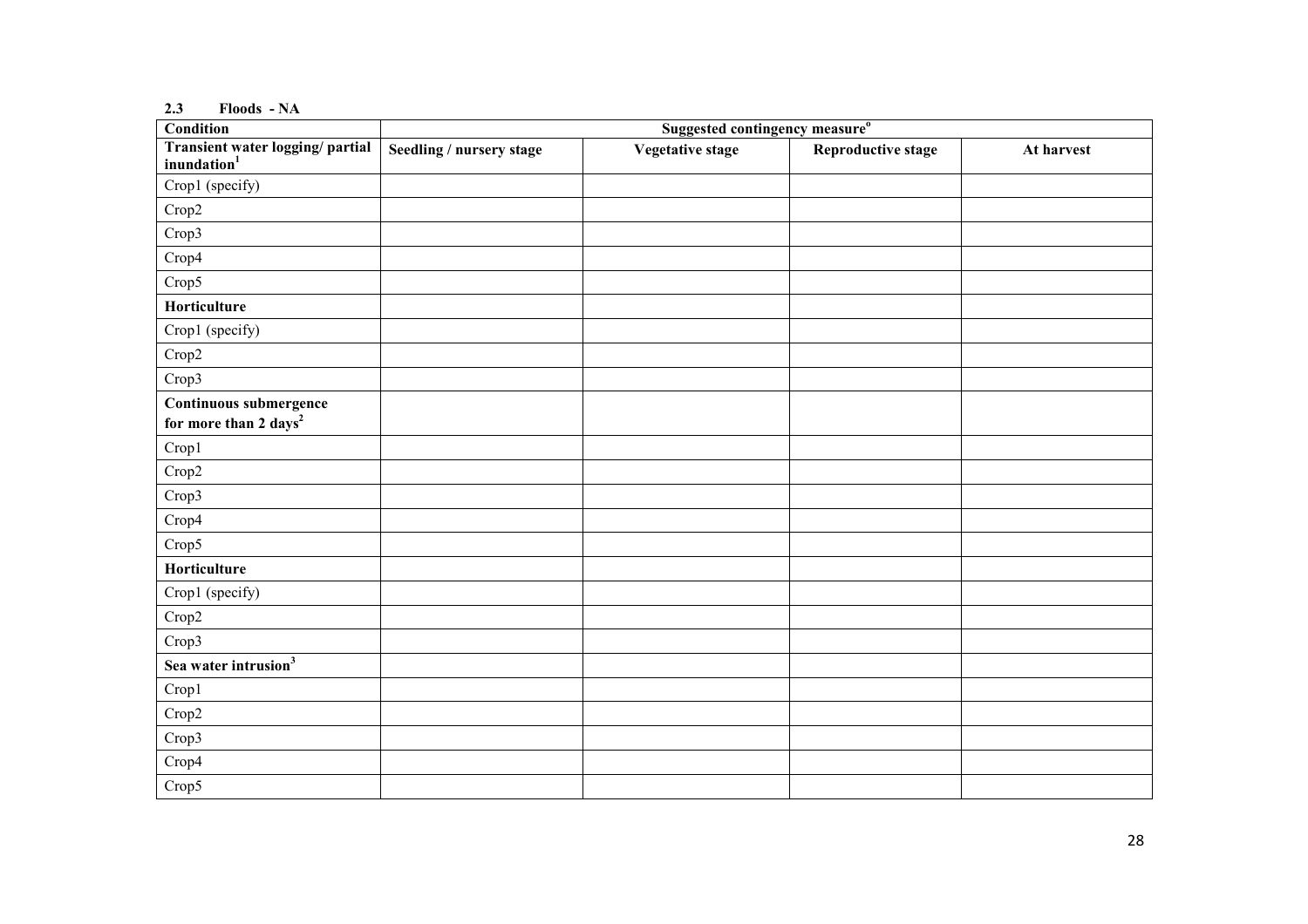| Extreme event type     | Suggested contingency measure" |                  |                           |            |  |  |
|------------------------|--------------------------------|------------------|---------------------------|------------|--|--|
|                        | Seedling / nursery stage       | Vegetative stage | <b>Reproductive stage</b> | At harvest |  |  |
| Heat Wave <sup>p</sup> |                                |                  |                           |            |  |  |
| Crop1                  |                                |                  |                           |            |  |  |
| Crop2                  |                                |                  |                           |            |  |  |
| Crop3                  |                                |                  |                           |            |  |  |
| Crop4                  |                                |                  |                           |            |  |  |
| Crop 5                 |                                |                  |                           |            |  |  |
| Horticulture           |                                |                  |                           |            |  |  |
| Crop1 (specify)        |                                |                  |                           |            |  |  |
| Crop2                  |                                |                  |                           |            |  |  |
| Crop3                  |                                |                  |                           |            |  |  |
| Cold wave <sup>q</sup> |                                |                  |                           |            |  |  |
| Crop1                  |                                |                  |                           |            |  |  |
| Crop2                  |                                |                  |                           |            |  |  |
| Crop3                  |                                |                  |                           |            |  |  |
| Crop4                  |                                |                  |                           |            |  |  |
| Crop 5                 |                                |                  |                           |            |  |  |
| Horticulture           |                                |                  |                           |            |  |  |
| Crop1 (specify)        |                                |                  |                           |            |  |  |
| Crop2                  |                                |                  |                           |            |  |  |
| Crop3                  |                                |                  |                           |            |  |  |
| Frost                  |                                |                  |                           |            |  |  |
| Crop1                  |                                |                  |                           |            |  |  |
| Crop2                  |                                |                  |                           |            |  |  |
| Crop3                  |                                |                  |                           |            |  |  |
| Crop4                  |                                |                  |                           |            |  |  |
| Crop 5                 |                                |                  |                           |            |  |  |
| Horticulture           |                                |                  |                           |            |  |  |
| Crop1 (specify)        |                                |                  |                           |            |  |  |
| Crop2                  |                                |                  |                           |            |  |  |
| Crop3                  |                                |                  |                           |            |  |  |
| Hailstorm              |                                |                  |                           |            |  |  |
| Crop1                  |                                |                  |                           |            |  |  |

### 2.4 Extreme events: Heat wave / Cold wave/Frost/ Hailstorm /Cyclone - NA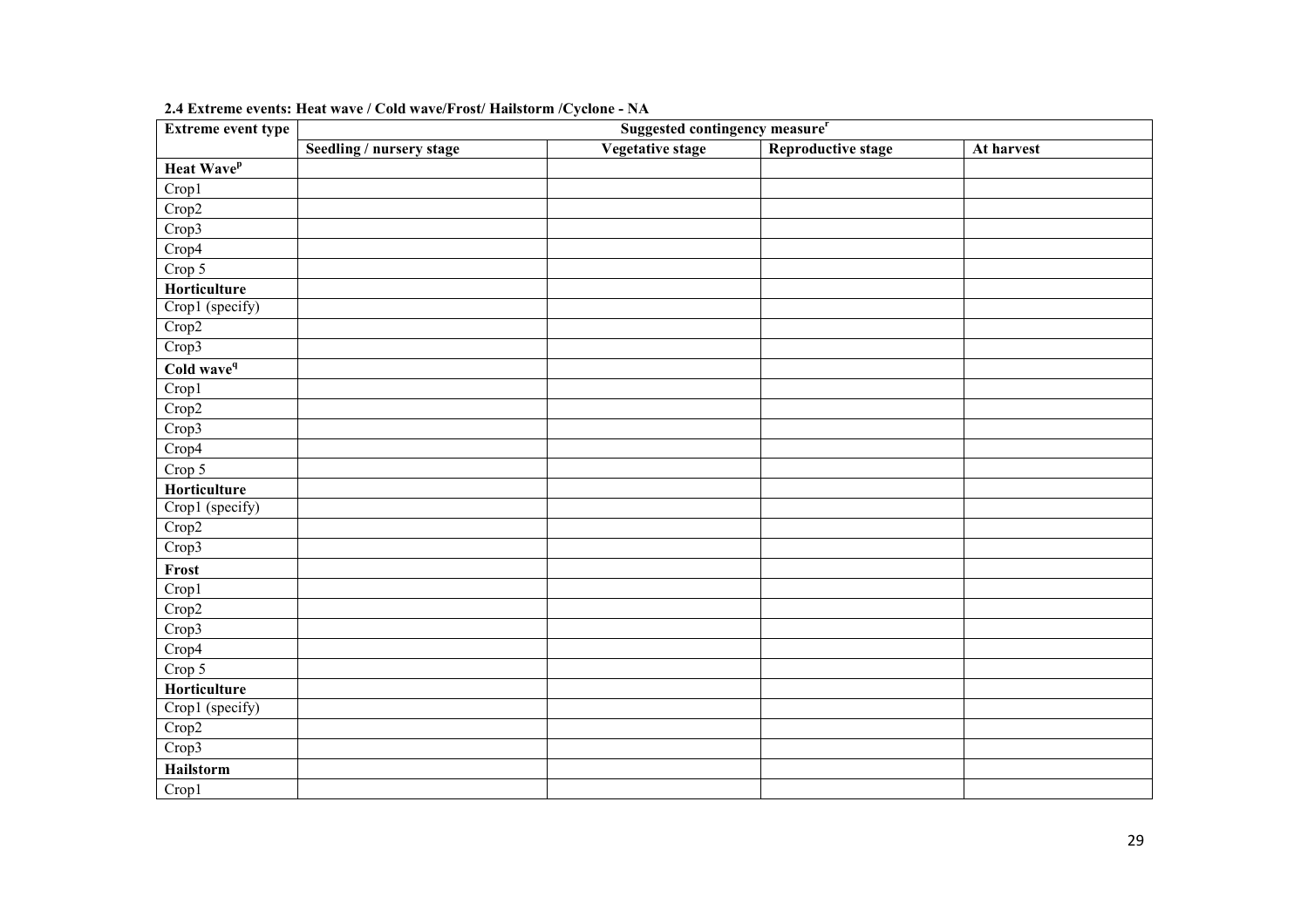| <b>Extreme event type</b> | Suggested contingency measure <sup>r</sup> |                         |                           |            |
|---------------------------|--------------------------------------------|-------------------------|---------------------------|------------|
|                           | Seedling / nursery stage                   | <b>Vegetative stage</b> | <b>Reproductive stage</b> | At harvest |
| Crop2                     |                                            |                         |                           |            |
| Crop3                     |                                            |                         |                           |            |
| Crop4                     |                                            |                         |                           |            |
| Crop 5                    |                                            |                         |                           |            |
| Horticulture              |                                            |                         |                           |            |
| Crop1 (specify)           |                                            |                         |                           |            |
| Crop2                     |                                            |                         |                           |            |
| Crop3                     |                                            |                         |                           |            |
| Cyclone                   |                                            |                         |                           |            |
| Crop1                     |                                            |                         |                           |            |
| Crop2                     |                                            |                         |                           |            |
| Crop3                     |                                            |                         |                           |            |
| Crop4                     |                                            |                         |                           |            |
| Crop 5                    |                                            |                         |                           |            |
| Horticulture              |                                            |                         |                           |            |
| Crop1 (specify)           |                                            |                         |                           |            |
| Crop2                     |                                            |                         |                           |            |
| Crop3                     |                                            |                         |                           |            |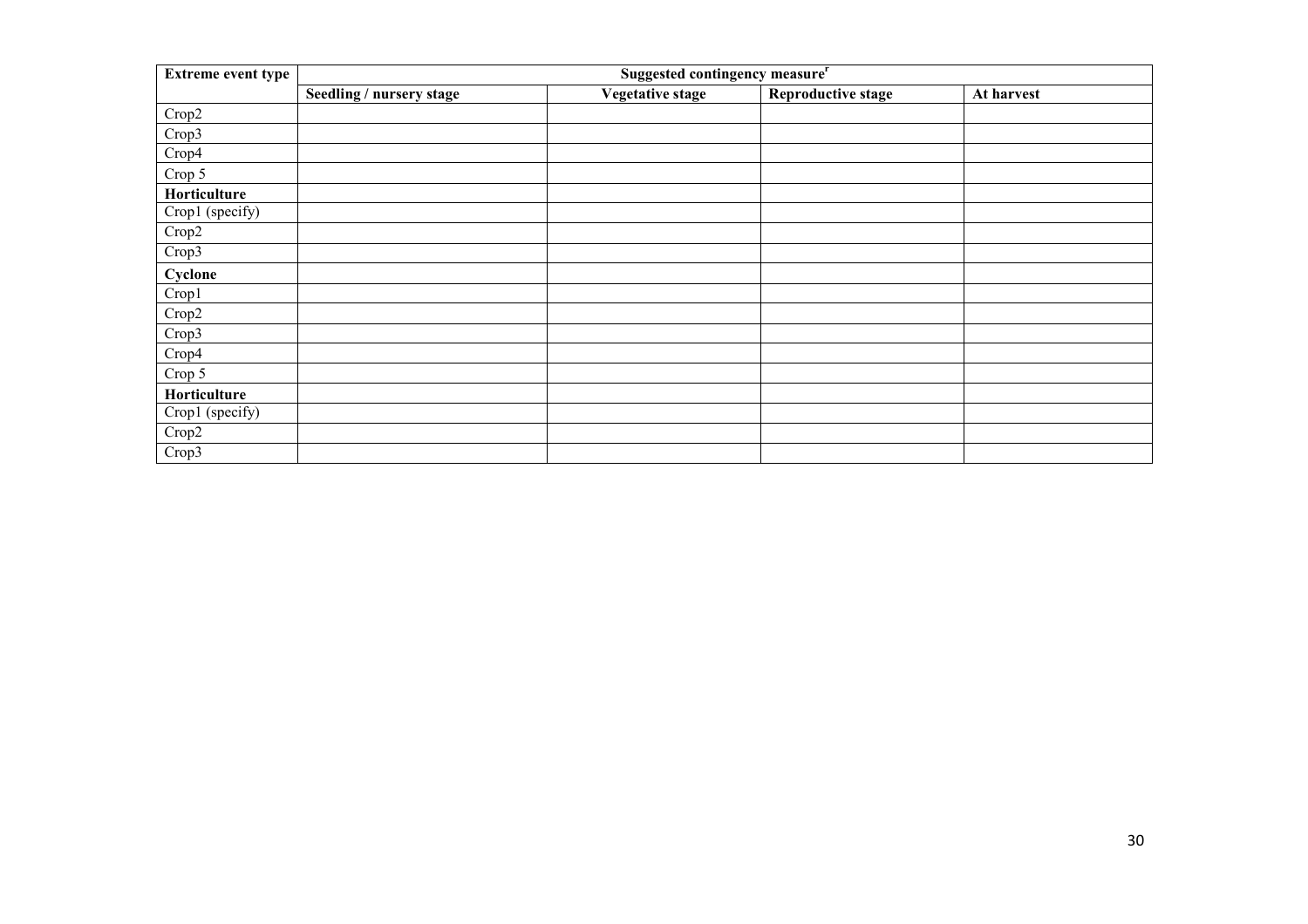# 2.5 Contingent strategies for Livestock, Poultry & Fisheries 2.5.1 Livestock

|                                   | <b>Suggested contingency measures</b>                                                                                                                                 |                                                                                                                                                                                                                                                              |                                                            |  |  |
|-----------------------------------|-----------------------------------------------------------------------------------------------------------------------------------------------------------------------|--------------------------------------------------------------------------------------------------------------------------------------------------------------------------------------------------------------------------------------------------------------|------------------------------------------------------------|--|--|
|                                   | Before the event <sup>s</sup>                                                                                                                                         | During the event                                                                                                                                                                                                                                             | After the event                                            |  |  |
| <b>Drought</b>                    |                                                                                                                                                                       |                                                                                                                                                                                                                                                              |                                                            |  |  |
| Feed and fodder<br>availability   | Hay and silage making, storage of<br>locally available roughage                                                                                                       | Use unconventional feeds as a source of roughage, use<br>urea treated roughage, use urea molasses block as a<br>source of nitrogen and energy. Use low quality<br>processed with mild acid and alkali treatment.                                             | Feeding green feed/fodder and<br>conventional feed.        |  |  |
| Drinking water                    | Water treated with quick lime                                                                                                                                         | Use sanitized water                                                                                                                                                                                                                                          | Water treated with quick lime                              |  |  |
| Health and disease<br>management  | Vaccination & deworming                                                                                                                                               | Mineral mixture feeding, keep animals in favorable<br>environment                                                                                                                                                                                            | Vaccination & deworming                                    |  |  |
| <b>Floods</b>                     |                                                                                                                                                                       |                                                                                                                                                                                                                                                              |                                                            |  |  |
| Feed and fodder<br>availability   | Hay and silage making,                                                                                                                                                | Use unconventional feeds; avoid spoiled fodder<br>feeding, use roughages processed with mild acid and<br>alkali.                                                                                                                                             | Feeding green feed/fodder and<br>conventional feed.        |  |  |
| Drinking water                    | Water and quick lime                                                                                                                                                  | Use sanitized water                                                                                                                                                                                                                                          | Water and quick lime                                       |  |  |
| Health and disease<br>management  | Vaccination & deworming                                                                                                                                               | Vaccination & deworming, avoid food poisoning by<br>spoiled feed, keeping catles in dry and airable place                                                                                                                                                    | Vaccination & deworming, use antidote<br>in poisoning case |  |  |
| Cyclone                           |                                                                                                                                                                       |                                                                                                                                                                                                                                                              |                                                            |  |  |
| Feed and fodder<br>availability   | Hay and silage making,                                                                                                                                                | Use unconventional feeds; avoid spoiled fodder<br>feeding, use roughages processed with mild acid and<br>alkali.                                                                                                                                             | Feeding green feed/fodder and<br>conventional feed.        |  |  |
| Drinking water                    | Water treated with quick lime                                                                                                                                         | Use sanitized water                                                                                                                                                                                                                                          | Water treated with quick lime                              |  |  |
| Health and disease<br>management  | Vaccination & deworming                                                                                                                                               | Vaccination $&$ deworming, avoid food poisoning by<br>spoiled feed, keeping catles in dry and airable place                                                                                                                                                  | Vaccination & deworming, use antidote<br>in poisoning case |  |  |
| <b>Heat wave and cold</b><br>wave |                                                                                                                                                                       |                                                                                                                                                                                                                                                              |                                                            |  |  |
| Shelter/environment<br>management | House of animal should be N-S<br>direction, availability of plenty<br>water, animal house window<br>should have provision of curtain to<br>maintain cold and het wave | Provide favorable environment during heat/cold wave<br>Heat: availability of plunty of cold water to drink.<br>Keep animal on cool places, two times bathing of<br>animals.<br>Cold: availability of full sun rays in animal shed, keep<br>animal body warm. | Keep environment uniformly to recover<br>animal.           |  |  |
| Health and disease<br>management  | Availability of antibiotics, B-<br>complex, liver tonic, anti-<br>inflammatory drugs, anti-stress<br>drugs, vaccines etc.                                             | Use suitable drugs depending on condition.                                                                                                                                                                                                                   | Vaccination & deworming,                                   |  |  |
|                                   |                                                                                                                                                                       |                                                                                                                                                                                                                                                              |                                                            |  |  |

s based on forewarning wherever available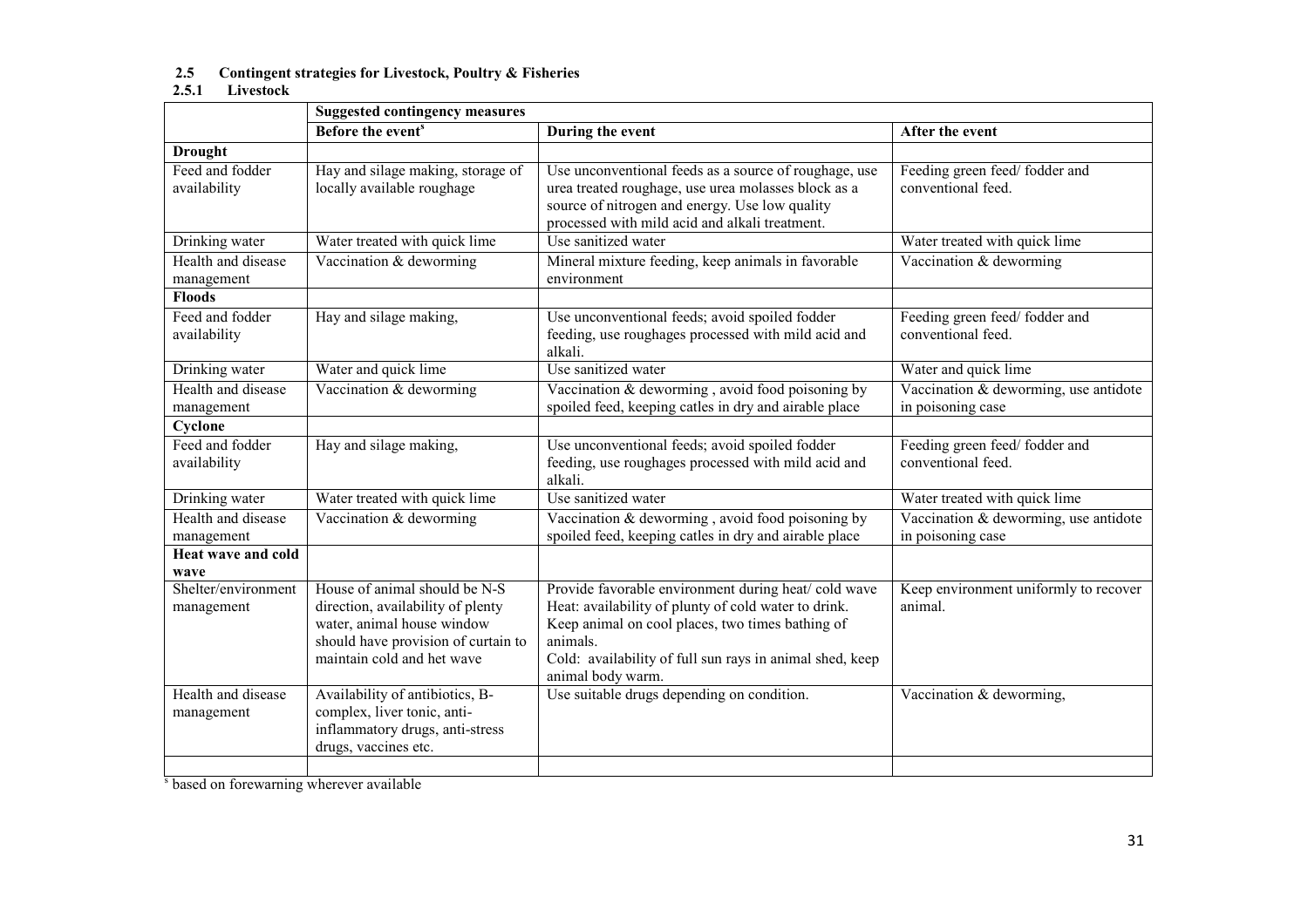|                                   | <b>Suggested contingency measures</b>                       |                                                                                                                                                                                                                                                                    |                                                                                                     |  |
|-----------------------------------|-------------------------------------------------------------|--------------------------------------------------------------------------------------------------------------------------------------------------------------------------------------------------------------------------------------------------------------------|-----------------------------------------------------------------------------------------------------|--|
|                                   | Before the event <sup>a</sup>                               | During the event                                                                                                                                                                                                                                                   | After the event                                                                                     |  |
| <b>Drought</b>                    |                                                             |                                                                                                                                                                                                                                                                    |                                                                                                     |  |
| Shortage of feed ingredients      | Storage of local available food<br>grains/feed ingredients  | Mineral mixture feeding, use unconventional feed in<br>feeding of poultry ration, use animal protein source like<br>fish meal, silk worm pupa, blood meal by products of<br>slaughter house etc, ration should be made from<br>locally available feed ingredients. | Feeding high quality balance<br>feed.                                                               |  |
| Drinking water                    | Fresh drinking water                                        | Sanitized drinking water                                                                                                                                                                                                                                           | Fresh drinking water                                                                                |  |
| Health and disease management     | Vaccination and deworming                                   | Vaccination and deworming                                                                                                                                                                                                                                          | Vaccination and deworming                                                                           |  |
| <b>Floods</b>                     |                                                             |                                                                                                                                                                                                                                                                    |                                                                                                     |  |
| Shortage of feed ingredients      | Storage of local available food<br>grains/feed ingredients, | Feed should be protected by fungus, down the curtain<br>of window                                                                                                                                                                                                  | Feeding high quality balance<br>feed. Open the curtain for proper<br>aeration and drying of litter. |  |
| Drinking water                    | Fresh drinking water                                        | Sanitized drinking water                                                                                                                                                                                                                                           | Fresh drinking water with quick<br>lime.                                                            |  |
| Health and disease management     | Vaccination and deworming                                   | Vaccination and deworming, use anti fungal and liver<br>tonic during feeding and drinking.                                                                                                                                                                         | Vaccination and deworming                                                                           |  |
| Cyclone                           |                                                             |                                                                                                                                                                                                                                                                    |                                                                                                     |  |
| Shortage of feed ingredients      | Storage of local available food<br>grains/feed ingredients, | Feed should be protected by fungus, down the curtain<br>of window                                                                                                                                                                                                  | Feeding high quality balance<br>feed. Open the curtain for proper<br>aeration and drying of litter. |  |
| Drinking water                    | Fresh drinking water                                        | Sanitized drinking water                                                                                                                                                                                                                                           | Fresh drinking water                                                                                |  |
| Health and disease management     | Vaccination and deworming                                   | Vaccination and deworming, use anti fungal and liver<br>tonic during feeding and drinking.                                                                                                                                                                         | Vaccination and deworming                                                                           |  |
| Heat wave and cold wave           |                                                             |                                                                                                                                                                                                                                                                    |                                                                                                     |  |
| Shelter/environment<br>management | Storage of local available food<br>grains/feed ingredients, | Down the curtain of window, maintain the temperature<br>of shed, lighting in the shed in cold condition                                                                                                                                                            | Feeding high quality balance<br>feed.                                                               |  |
| Health and disease management     | Vaccination and deworming                                   | Vaccination and deworming, use anti stress drugs and<br>liver tonic during feeding and drinking.                                                                                                                                                                   | Vaccination and deworming                                                                           |  |